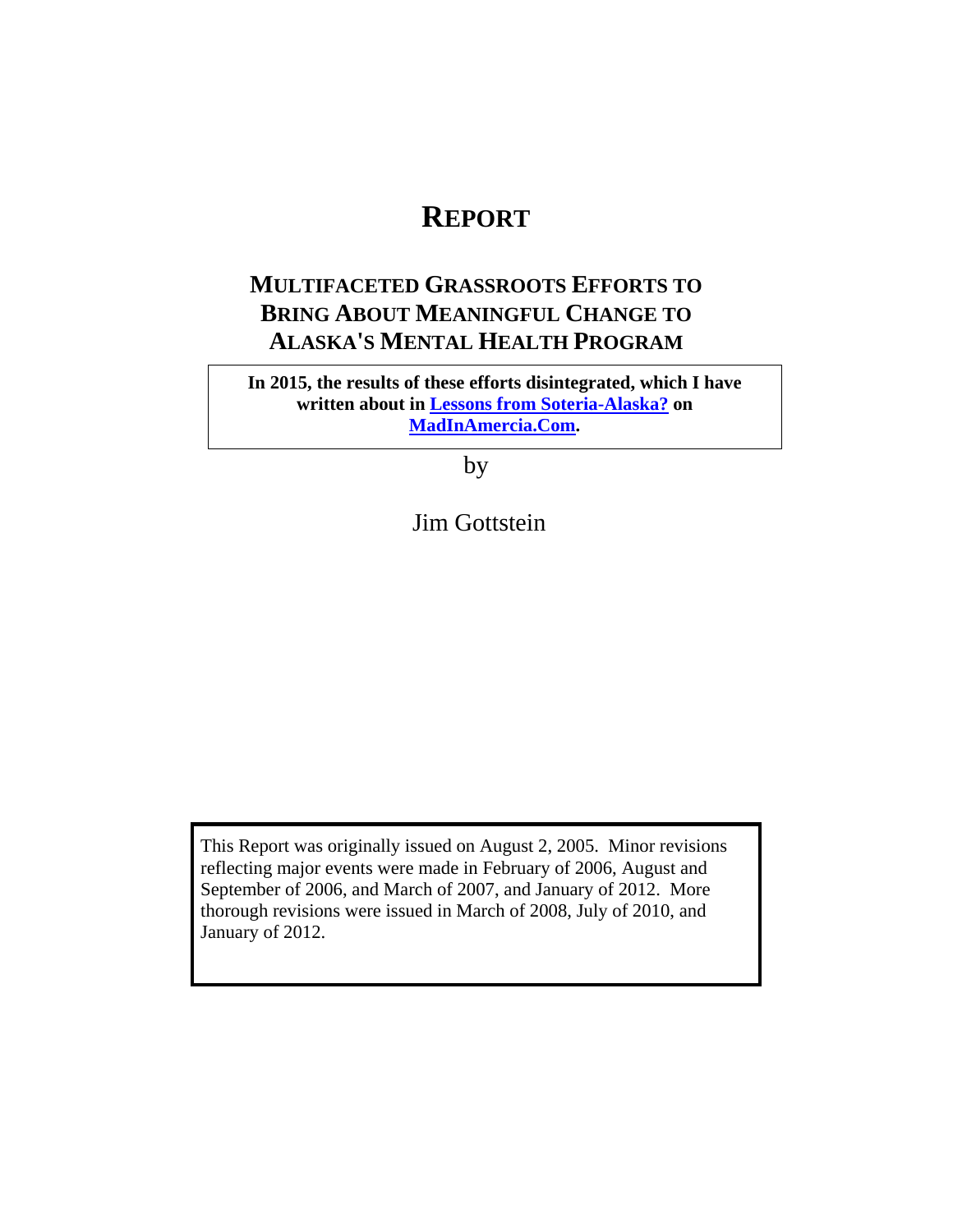# **I. TABLE OF CONTENTS**

#### <span id="page-1-0"></span>**Contents**

| I.              |                                                                                          |  |
|-----------------|------------------------------------------------------------------------------------------|--|
| H.              |                                                                                          |  |
| III.            |                                                                                          |  |
| IV.             |                                                                                          |  |
| A.              |                                                                                          |  |
| B.              |                                                                                          |  |
| $\mathcal{C}$ . |                                                                                          |  |
| D.              |                                                                                          |  |
| Ε.              |                                                                                          |  |
| V.              |                                                                                          |  |
| VI.             |                                                                                          |  |
| A.              |                                                                                          |  |
| <b>B.</b>       |                                                                                          |  |
| $\mathbf{C}$ .  |                                                                                          |  |
| D.              |                                                                                          |  |
|                 | (1)                                                                                      |  |
|                 | (2)                                                                                      |  |
|                 | (3)                                                                                      |  |
|                 | (4)                                                                                      |  |
|                 | PsychRights' Medicaid Fraud Initiative Against Psychiatric Drugging of Children &<br>(5) |  |
|                 |                                                                                          |  |
|                 | United States ex rel Law Project for Psychiatric Rights v. Matsutani, et al., and<br>(6) |  |
|                 |                                                                                          |  |
|                 | (7)                                                                                      |  |
|                 | (8)                                                                                      |  |
|                 | (9)                                                                                      |  |
| VII.            |                                                                                          |  |
| VIII.           |                                                                                          |  |
|                 |                                                                                          |  |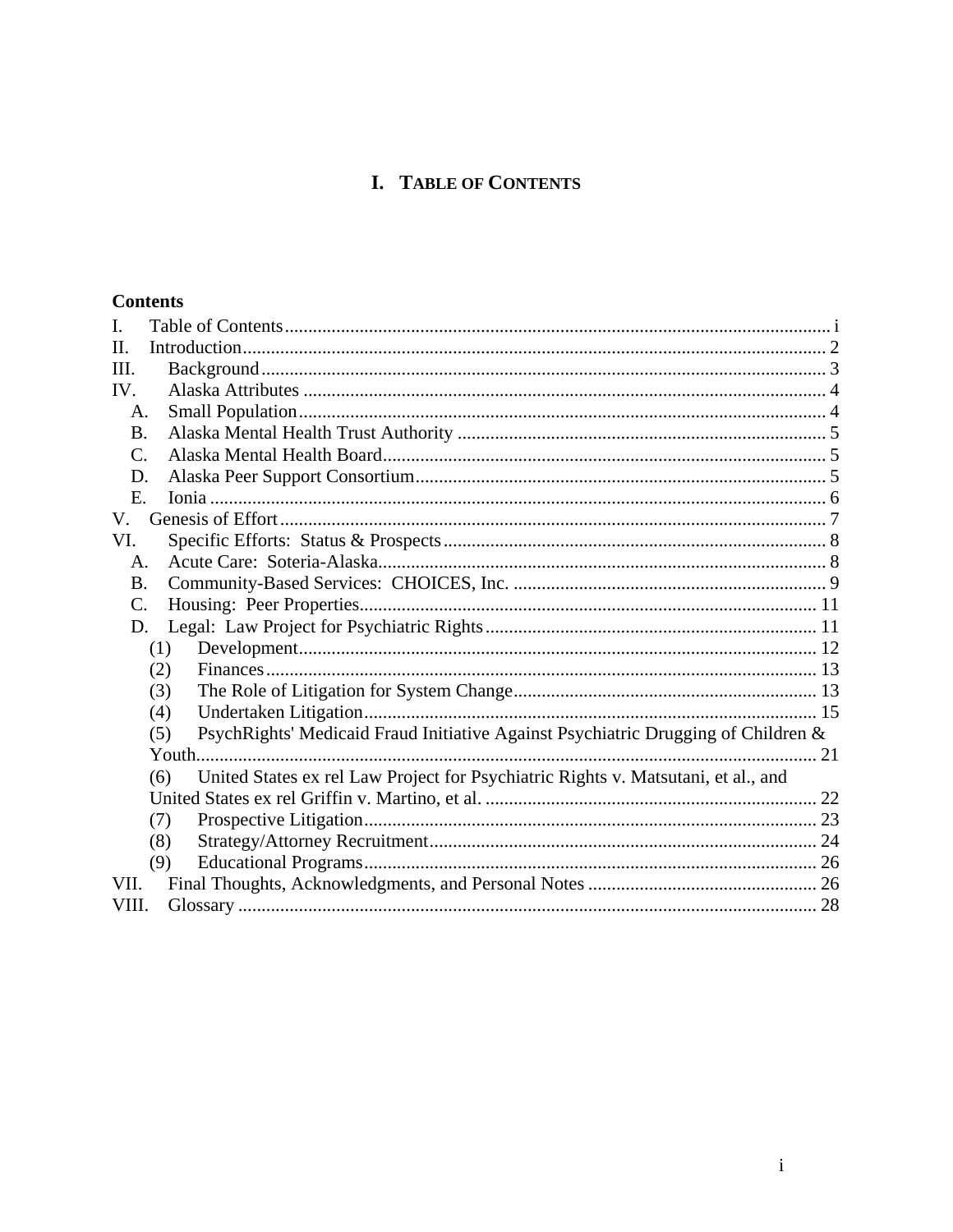#### **II. INTRODUCTION**

<span id="page-2-0"></span>As someone who managed to escape becoming permanently mentally ill by successfully resisting the mental illness system's<sup>[1](#page-2-1)</sup> insistence that everyone coming within its purview must take psychiatric drugs indefinitely, and through my work with mental health "consumers" and my service on the Alaska Mental Health Board, I had a general idea about the way in which psychiatric drugs are, in the main, ineffective, harmful, and counterproductive. However, I didn't think I had any particular insight into actions I might take to try to rectify the situation. Then, Robert Whitaker's *[Mad in America: Bad Science, Bad Medicine, and the](http://www.amazon.com/exec/obidos/ASIN/0738207993/lawprojectfor-20) Enduring Mistreatment [of the Mentally Ill](http://www.amazon.com/exec/obidos/ASIN/0738207993/lawprojectfor-20)* was published in 2002. *[Mad in America](http://www.amazon.com/exec/obidos/ASIN/0738207993/lawprojectfor-20)* laid out an absolutely unassailable scientific presentation that overall, contrary to pharmaceutical company hype and thus popular belief, the neuroleptics are not beneficial, but rather extremely harmful. In fact, they dramatically reduce recovery rates for people diagnosed with schizophrenia. In addition to being a terrific, compelling book, to me, *[Mad in America](http://www.amazon.com/exec/obidos/ASIN/0738207993/lawprojectfor-20)* represented a litigation roadmap for challenging forced psychiatric drugging based on the lack of scientific evidence to support it.

It was for that reason, in late 2002, the public interest law firm Law Project for Psychiatric Rights (PsychRights®) was formed to pursue strategic litigation against forced psychiatric drugging and electroshock. However, attacking current practice without offering solutions is not enough. So two non-profits, CHOICES, Inc., and Soteria-Alaska, were formed in early 2003 to provide alternatives to the "everybody must take drugs forever" paradigm of treatment. A fourth non-profit, Peer Properties, had been formed a couple of years earlier to provide peer-run housing that would not insist on people taking psychiatric drugs as a condition for receiving housing assistance. These four non-profits are designed to serve complementary roles in the effort to create alternatives in Alaska to our mental illness system's virtually exclusive focus on the administration of psychiatric drugs for "treatment" of people diagnosed with serious mental illness.

There is a huge debate over whether or not the drugs are as ineffective, harmful, and counterproductive as asserted, and it is not my purpose to engage in that debate here<sup>[2](#page-2-2)</sup>; rather, the efforts described here are to transform the system so that it allows choice. I know people who find the drugs helpful and some who feel they saved their lives. I think people who want the drugs should have access to them.<sup>[3](#page-2-3)</sup> By the same token, those who do not want the drugs should be given the choice to decline them and they should have support for this choice. Each of the four non-profits plays a role in this, although it was always anticipated one of them, Soteria-Alaska, could be rolled into CHOICES, Inc., depending on timing and funding, and some movement in that regard has taken place.

<span id="page-2-1"></span> $<sup>1</sup>$  Because of the way what we call the "mental health system" channels people into chronic mental illness,</sup> I think it is more fairly described as a mental illness system, rather than a mental health system.

<span id="page-2-2"></span> $2$  However, there are references and links which demonstrate these are the facts.

<span id="page-2-3"></span> $3<sup>3</sup>$  I do think the truth about them should be disclosed, though.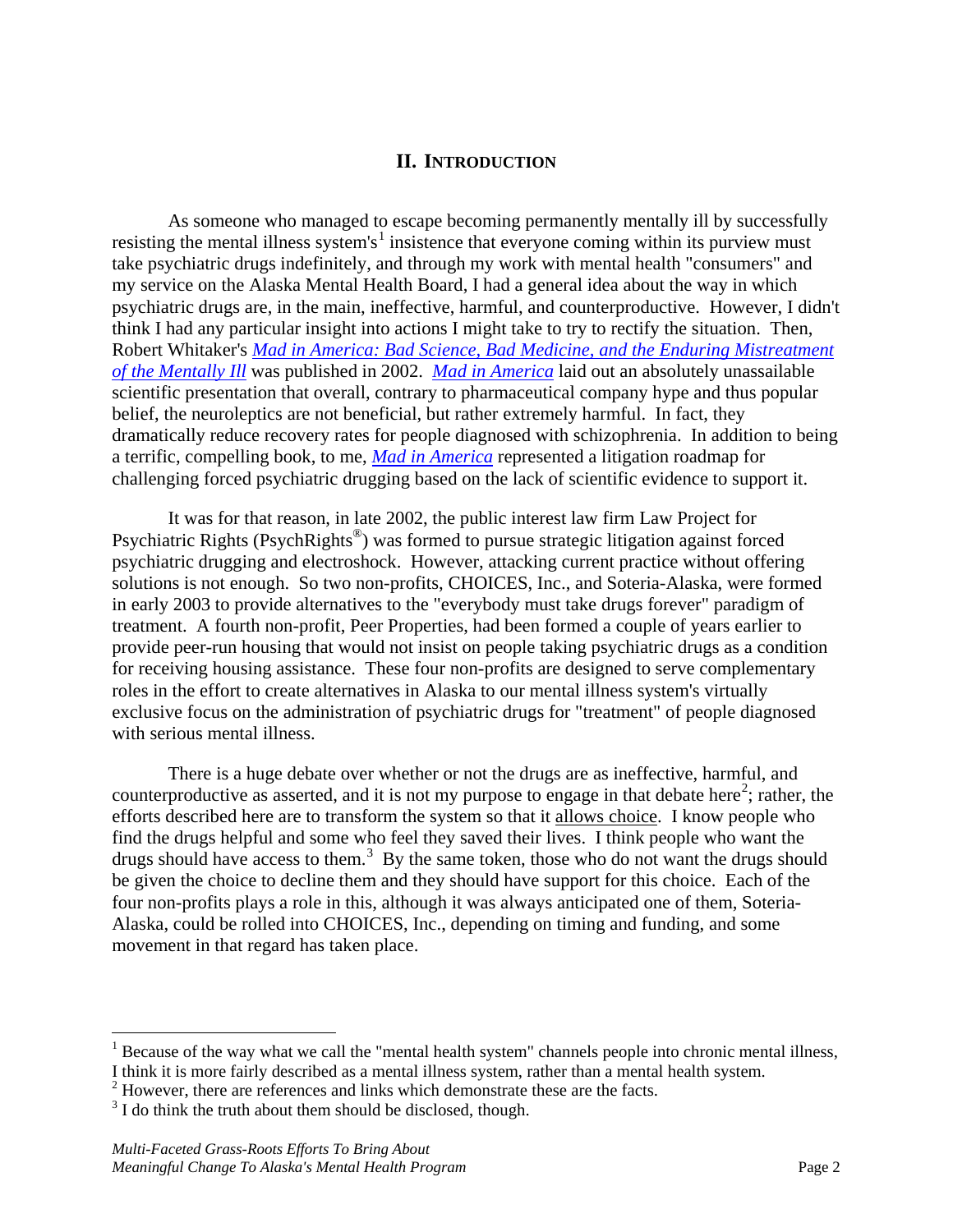The purpose of this Report, then, is to describe the strategy, history, progress to date, and current prospects for this effort in Alaska<sup>[4](#page-3-1)</sup> to improve the outcomes of people diagnosed with serious mental illness by making available alternatives to the coercive, substantially illegal, and essentially exclusive over-medication regime now in effect.

It cannot be over-emphasized this effort is about people's right to make choices regarding whether or not to assume the risks associated with these drugs in the hope of achieving their perceived benefits, or to try something else.

<span id="page-3-0"></span>The Report includes extensive footnotes for those who wish to explore the topics in greater depth, and a glossary is included defining terms and acronyms.

#### **III. BACKGROUND**

The underlying premise is that the mental illness system's over-reliance on medication is at least doubling the number of people who are diagnosed as seriously and persistently mentally ill and is causing great harm to a great number of people,<sup>[5](#page-3-2)</sup> including death.<sup> $\delta$ </sup> By offering various alternatives to medication, many of which have been proven to work,<sup>[7](#page-3-4)</sup> we are convinced that

<span id="page-3-1"></span><sup>&</sup>lt;sup>4</sup> I live in Alaska and as will be described below, it has some unique attributes, which make it a particularly good place to attempt to accomplish the type of meaningful change described here. The general ideas, however, can be used by people around the country (and to a certain extent, the world). It would unacceptably increase the length of this Report to support this statement here, and readers are directed to the terrific book, *[Anatomy of an Epidemic: Magic Bullets, Psychiatric Drugs, and the](http://www.amazon.com/exec/obidos/ASIN/0307452417/lawprojectfor-20)  [Astonishing Rise of Mental Illness in America](http://www.amazon.com/exec/obidos/ASIN/0307452417/lawprojectfor-20)*, released in April, 2010, which scientifically documents the

<span id="page-3-2"></span>horrendous societal toll this paradigm of treatment has inflicted and continues to inflict. See also the Scientific Research by Topic section of the PsychRights website,

[http://psychrights.org/Research/Digest/Researchbytopic.htm,](http://psychrights.org/Research/Digest/Researchbytopic.htm) as well as its Suggested Reading webpage, [http://psychrights.org/Market/storefront.htm,](http://psychrights.org/Market/storefront.htm) for such support. If only one book is to be read on this topic, *[Anatomy of an Epidemic: Magic Bullets, Psychiatric Dugs, and the Astonishing Rise of Mental](http://www.amazon.com/exec/obidos/ASIN/0307452417/lawprojectfor-20)  [Illness in America](http://www.amazon.com/exec/obidos/ASIN/0307452417/lawprojectfor-20)*, by Robert Whitaker, is recommended. The Affidavit of Robert Whitaker filed in a forced drugging case in Anchorage in September of 2007 is a succinct distillation of the scientific evidence contained in *[Mad in America](http://www.amazon.com/exec/obidos/ASIN/0738207993/lawprojectfor-20)* with hyperlinks to the sources, and can be found at [http://psychrights.org/litigation/WhitakerAffidavit.pdf.](http://psychrights.org/litigation/WhitakerAffidavit.pdf)<br><sup>[6](http://psychrights.org/litigation/WhitakerAffidavit.pdf)</sup> See, e.g., "Prospective analysis of premature mortality in schizophrenia in relation to health service

<span id="page-3-3"></span>engagement: a 7.5-year study within an epidemiologically complete, homogeneous population in rural Ireland," *Psychiatry Research*, 117 (2003) 127–135, which can be found at

[http://psychrights.org/Research/Digest/NLPs/MM-PsychRes2003.pdf.](http://psychrights.org/Research/Digest/NLPs/MM-PsychRes2003.pdf) This study concluded: "On longterm prospective evaluation, risk for death in schizophrenia was doubled on a background of enduring engagement in psychiatric care with increasing provision of community-based services and introduction of second-generation antipsychotics." In other words, the death rate doubled over the already elevated rate with the introduction of the so-called "atypical" neuroleptics, such as Zyprexa and Risperdal. More recently, [Morbidity and Mortality in People with Serious Mental Illness,](http://psychrights.org/Articles/2006NASMHPDonEarlyDeath.pdf) by the National Association of State Mental Health Program, October 2006, found that people diagnosed with serious mental illness are

<span id="page-3-4"></span>now dying twenty-five years earlier than the general population.<br><sup>7</sup> See, e.g., the material at Effective Non-Drug Treatments, [http://psychrights.org/Research/Digest/Effective/effective.htm.](http://psychrights.org/Research/Digest/Effective/effective.htm)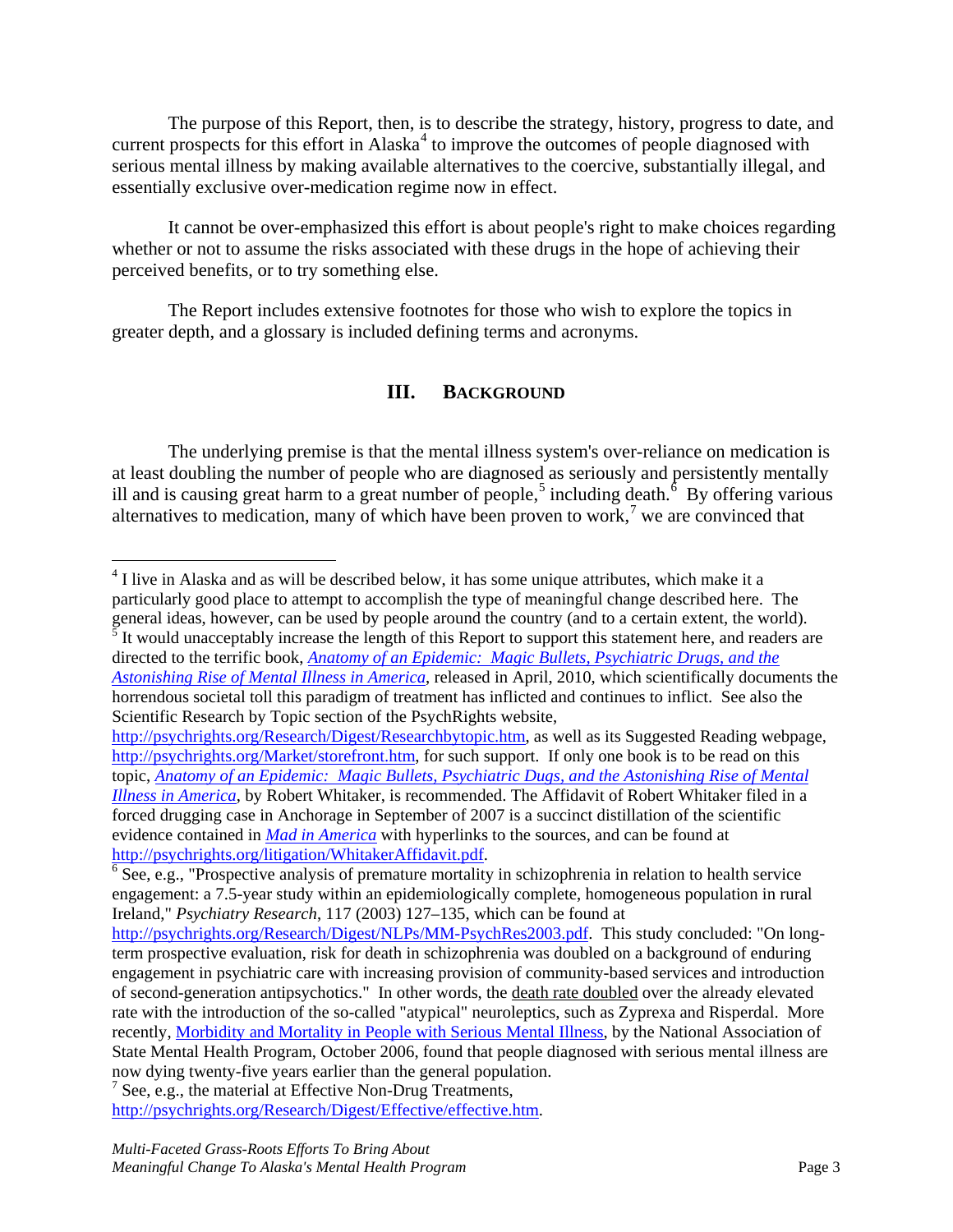substantially better outcomes will result. $8$  That the over-reliance on psychiatric drugs is not only worsening outcomes, but creating great harm, makes involuntary medication (Forced Drugging) particularly abhorrent. Legal proceedings in the United States for involuntary commitment and medication are essentially a sham,<sup>[9](#page-4-3)</sup> and the lack of efficacy and the serious harm caused by the medications (and other treatments, such as electroshock) eliminate the justification for the prevailing paternalistic attitude that "We can't let people's pesky rights get in the way of what we know is in their best interests."

If people's rights were actually honored, court orders for Forced Drugging would not occur.<sup>[10](#page-4-4)</sup> However, it is recognized (a) that society will not tolerate people who come to the attention of authorities in a way that invokes the involuntary "treatment" mechanisms, and (b) such people often really can benefit from (and want) a safe, nurturing, and helpful environment in which to work through their acute problems. Thus, even with respect to legal rights to be free from illegally imposed forced "treatment," it is absolutely essential that alternatives to the current, essentially medication-only treatment regime be made available.

The four non-profits are designed to offer the choice to pursue a non-medication approach in four distinct functional areas: Acute Care, Community-Based Services, Housing, and Honoring the Legal Right to Choose. As mentioned earlier, acute and community-based services can be performed by one agency. There are a number of benefits to this, the most important perhaps being that people do not lose the community-based support system they have when they want acute services and vice versa. In other words, they can continue working with the people whom they have hopefully grown to trust.

## **IV. ALASKA ATTRIBUTES**

<span id="page-4-0"></span>Alaska possesses several attributes that are fairly important in making it a particularly favorable environment to accomplish the goals presented here.

## <span id="page-4-1"></span>**A. Small Population**

Alaska has a very small population, which makes it easier for one person or a relatively small group of people to impact policy. Policy makers are generally much more accessible than in most places. I have been involved in mental health policy development for a long time, know

<span id="page-4-2"></span><sup>&</sup>lt;sup>8</sup> The current system essentially channels people into becoming permanently disabled and thus a permanent financial burden on government. One of the side benefits of the change envisioned here is that a substantial number of people can get off or never get on the disability rolls, thus not only having much better lives, but decreasing the cost to government.

<span id="page-4-3"></span><sup>&</sup>lt;sup>9</sup> See Section [VI. D\(3\)](#page-13-1) below. See also J. Gottstein, "Involuntary Commitment and Forced Psychiatric [Drugging in the Trial Courts: Rights Violations as a Matter of Course,](http://psychrights.org/Research/Legal/25AkLRev51Gottstein2008.pdf)" 25 *Alaska L. Rev.* 51 (2008),

<span id="page-4-4"></span> $10$  This is based on the premise that people may not constitutionally be psychiatrically drugged against their will unless it can be scientifically proven it is in their best interests and there is no less intrusive alternative that could be made available.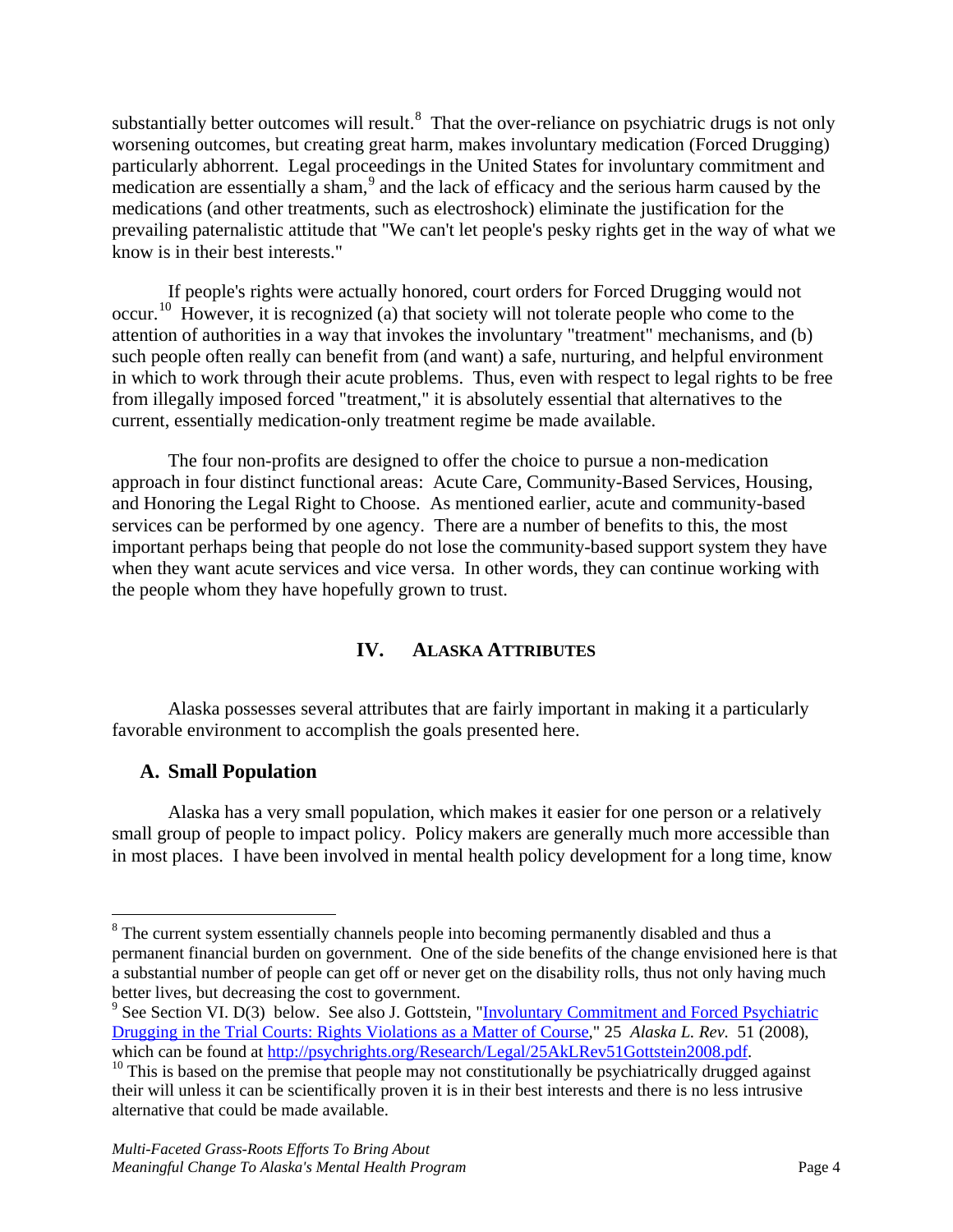many of the key players, and like to think I have a certain amount of credibility and respect. As will become apparent in the course of this Report, the goals are still not easy to accomplish.

## <span id="page-5-0"></span>**B. Alaska Mental Health Trust Authority**

A totally unique attribute of Alaska is the Alaska Mental Health Trust Authority, which was created as a result of the 1994 settlement of litigation (Trust Settlement) over the State of Alaska stealing 1 million acres of land granted in trust for Alaska's mental health program (Trust).<sup>11</sup> The Trust now has over \$350 million in cash corpus, makes some money off its land corpus, and currently spends about \$23 million a year on what it considers innovative programs and facilitating major initiatives, such as constructing a new state hospital. In addition to people diagnosed with mental illness, the Trust's beneficiaries include people diagnosed with developmental disabilities, chronic alcoholism, and Alzheimer's disease and related dementias. The influence and ability of the Trust Authority to impact Alaska's mental health program far exceed the relatively small amount of money it has to spend on it, a fact that should not be underestimated. A key to the Trust Authority's beneficial impact is that it has viewed success being measured by asking the question, "Is what we are doing improving the lives of our beneficiaries?" in contrast to the more standard bureaucratic question, "How many services are we providing?"

# <span id="page-5-1"></span>**C. Alaska Mental Health Board**

Under the Trust Settlement, four State boards, each representing one of the four groups of Trust beneficiaries, provide recommendations to the Trust Authority regarding mental health program funding. The Alaska Mental Health Board provides recommendations with respect to people diagnosed with mental illness. The quality and influence of the Mental Health Board has waxed and waned over the years, depending on its personnel and the political climate. At least one-half of the members of the Alaska Mental Health Board must be people with a mental disorder or members of their family, which potentially gives excellent representation for Consumers' interests in policy development.<sup>12</sup> Appointments to the board are by the governor, though, and are thus political to a greater or lesser extent.<sup>13</sup> The activities of the Alaska Mental Health Board were largely combined with the Advisory Board on Alcoholism and Drug Abuse a few years ago. In the last few years it is hard to discern much leadership or influence by the Mental Health Board.

# <span id="page-5-2"></span>**D. Alaska Peer Support Consortium**

In 2002, all of the Consumer-run programs in the state got together and formed the "Consumers Consortium" to provide a united voice to policy makers. See

<span id="page-5-3"></span><sup>&</sup>lt;sup>11</sup> See [http://www.touchngo.com/lglcntr/spclint/mht.htm.](http://www.touchngo.com/lglcntr/spclint/mht.htm) I was one of the four plaintiffs' attorneys in that case. The Trust Settlement was valued at \$1.1 billion by the trial court and consisted of \$200 million in cash and a little under 1 million acres of land, approximately half of which was mineral estate only, such as the oil and gas rights.

<span id="page-5-4"></span><sup>&</sup>lt;sup>12</sup> See AS 47.30.662(b), which can be accessed at  $\frac{http://www.touchngo.com/lglcntr/akstats/Statutes/Title47/Chapter 30/Section 662.htm.$ 

<span id="page-5-5"></span> $\frac{1}{13}$  I was on the Mental Health Board from 1998 to 2004.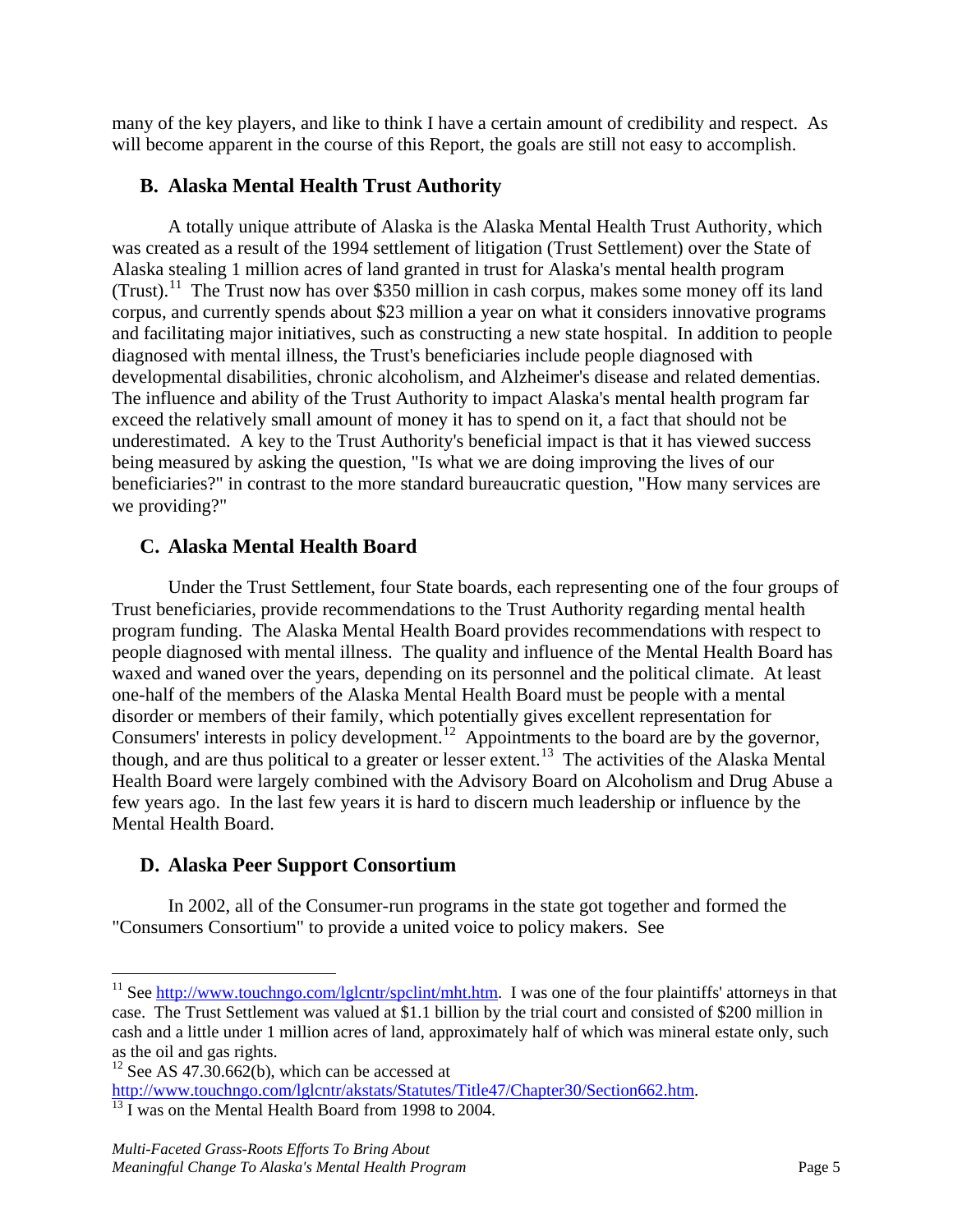<http://akmhcweb.org/Announcements/2002rfr/consortiumproposals.htm> for its initial set of proposals. It is worth quoting its organizational statement:

Consumers Consortium came together when disparate and exhausted consumer run organizations discovered their common problems and began looking for common solutions. The consortium has the assumption of commonness rather than the assumption of separation. We believe that it will be much easier for the MH system to respond effectively to us as a group, working together. In that spirit, we have come together to build a consensus around the mental health system in response to the Board's call for input into the budget building process.

From 2002 until 2005, the Consortium's members were able to reach a consensus on how available funds for Consumer-run programs should be allocated. However, for the State fiscal year starting in July 2005, funding was cut so much<sup>[14](#page-6-1)</sup> that this was no longer possible and policy makers became increasingly concerned about the consumer groups themselves deciding how the money should be allocated. This resulted in the typical free-for-all competition process with winners and losers. The Consortium has since evolved into the Alaska Peer Support Consortium<sup>[15](#page-6-2)</sup> with 501(c)(3) status and continues to be a great help to its member organizations; it has significant influence on policy related to issues of concern to it, including funding for peer support initiatives. Its current Vision on its website reads:

The Alaska Peer Support Consortium is a statewide network of peer operated, peer support organizations. Each member organization addresses peer support in a very unique way, following their own communities' strengths, needs, and values. We are a group of groups which provides organization to organization support, recovery education, collective advocacy and being each other's advocates. We find that by gathering together, and finding our shared common experience, we can take care of ourselves better and provide a model for society of wellness. We cultivate new leadership in the peer movement and encourage consumers to gather, mentoring start up groups and encouraging support groups to form all over the state. We are a sustainable community of peer leaders dedicated to leading the charge toward making Alaska's human services one of the most effective and peer driven systems in the world.

## <span id="page-6-0"></span>**E. Ionia**

In 1987, a group of what I think of as refugees from the mental illness system in Massachusetts founded the community and non-profit, Ionia, in **Kasilof**, Alaska. They pooled their resources and created a lifestyle that works for them.<sup>[16](#page-6-3)</sup> They now have over forty-five people living there, including many children. They built their own log houses, eat a strict macrobiotic diet, growing and gathering much of their own food, and meet every morning for as long as it takes to work through issues. A number of years ago, they needed some grant funding to expand their agricultural operation and build a community building they call the "Longhouse."

<span id="page-6-1"></span><sup>&</sup>lt;sup>14</sup> The Trust Authority doubled the amount of money it had previously allocated for what was called Consumer-run programs, but expanded eligibility to include all four of its beneficiary groups in what it called the "Trust Beneficiary Group Initiative," or "TBGI," which is now called "Beneficiary Projects Initiative," or "BPI."<br><sup>15</sup> See http://www.akpeersupport.org.

<span id="page-6-2"></span>

<span id="page-6-3"></span><sup>&</sup>lt;sup>16</sup> See <http://akmhcweb.org/recovery/ioniaadn.html> and [http://ionia.org/.](http://ionia.org/)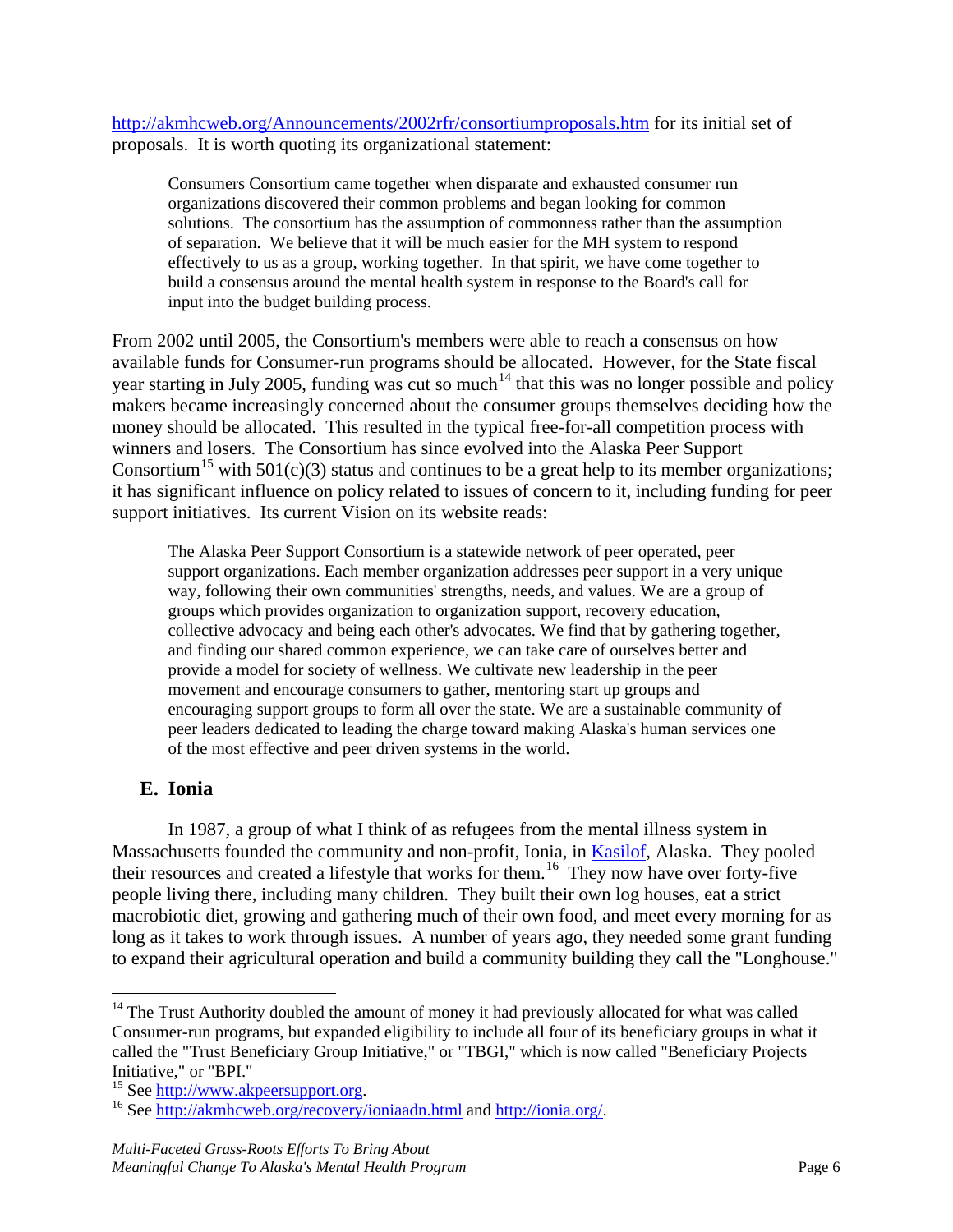The grant application brought what they were doing to the attention of policy makers, and Ionia became an example of a program that works. It is a group of people who, after being pronounced hopelessly and permanently mentally ill, created their own environment, and proved it is possible to recover from a diagnosis of serious mental illness and thrive.<sup>17</sup> They have been a driving force behind the Alaska Peer Support Consortium.

#### **V. GENESIS OF EFFORT**

<span id="page-7-0"></span>While I have been involved in mental health policy in Alaska for quite a long time in various capacities<sup>[18](#page-7-2)</sup> and had a pretty good sense of the failure of the mental illness system to truly help most people diagnosed with serious mental illness, the effort to create non-drug choices arose out of my reading *Mad in America* in late 2002. It is an excellent, very readable and enjoyable, yet extremely alarming book in that it reveals the vast numbers of people being greatly harmed by the current "treatment" paradigm.<sup>19</sup> Of course, there have been many books documenting the same thing, including *Rethinking Psychiatric Drugs*, by Dr. Grace Jackson, and the *Myth of the Chemical Cure*, by Dr. Joanna Moncrieff.

I was on the Alaska Mental Health Board at the time and sent every member of it, as well as every member of the Trust Authority, a copy of *Mad in America*, urging them to take action to improve the outcomes for people diagnosed with serious mental illness by providing alternatives to the drugs. [20](#page-7-4) PsychRights brought Robert Whitaker, the author of *Mad in America*, to Anchorage in December 2002, to give a presentation to the Alaska Mental Health Board. While he was here, Mr. Whitaker also spoke to the Alaska Psychiatric Institute and to the statewide organization of community mental health centers. The Mental Health Board's reaction was mostly positive, but with state personnel and NAMI-Alaska members on the Board tending to be negative. However, there was general agreement people ought to have the choice to pursue a non-medication approach to care.

In the spring of 2003, as chair of the Mental Health Board's Finance Committee, I convened a Budget Summit, which produced a report that can be found at [http://akmhcweb.org/Docs/AMHB/2003BudgetSummitReport.pdf.](http://akmhcweb.org/Docs/AMHB/2003BudgetSummitReport.pdf) This report was formally adopted by the whole board in August of 2003. Here are a couple of significant passages from this report:

<span id="page-7-3"></span>

<span id="page-7-2"></span><span id="page-7-1"></span><sup>&</sup>lt;sup>17</sup> See <u>http://ionia.org/</u>.<br><sup>18</sup> A brief bio can be found at  $\frac{http://psych rights.org/about/Gottstein.htm}{http://psychrights.org/about/Gottstein.htm}$ .<br><sup>19</sup> This is one of the reasons why I often put "treatment" in quotation marks. Another is the idea that if it isn't voluntary, it isn't treatment.

<span id="page-7-4"></span><sup>&</sup>lt;sup>20</sup> The transmittal to the members of the Alaska Mental Health Board can be found at

[http://psychrights.org/states/alaska/2002/MadInAmericatxtoMHBltr4Web.pdf.](http://psychrights.org/states/alaska/2002/MadInAmericatxtoMHBltr4Web.pdf) In March of 2003, I also transmitted a copy of *Mad in America* and other materials to the Commissioner of the Alaska Department of Health and Social Services exhorting him to address the situation. This transmittal letter can be found at [http://psychrights.org/alaska/DMHDD/3-24-03jgtogilbertson.pdf.](http://psychrights.org/alaska/DMHDD/3-24-03jgtogilbertson.pdf)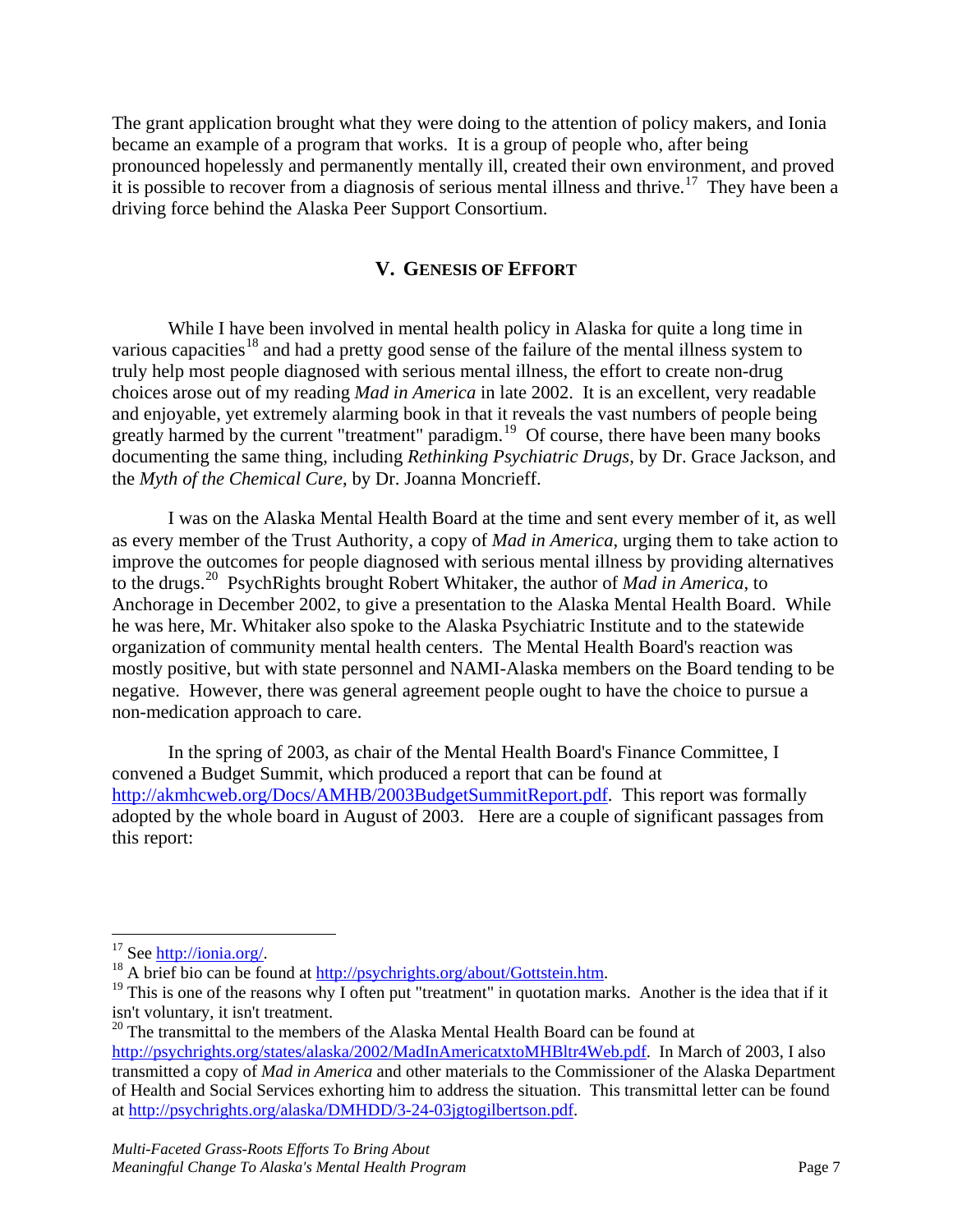There were discussions of . . . whether it was clear enough from the data that the current reliance on psychiatric medications substantially increases chronicity. These and similar items are referred to the full Board/Planning Committee for further development and consideration. (p. 1)

The Mental Health System currently relies heavily on psychiatric medications. It is recommended that further research on how the use of these medications impact desired results should be conducted. (p. 10)

I think it is fair to say there has been little, if any, follow-up on this since I left the board.

<span id="page-8-0"></span>The four non-profit organization effort is designed to work within existing mechanisms to make non-coercive, non-medication options available in Alaska.

# **VI. SPECIFIC EFFORTS: STATUS & PROSPECTS**

## <span id="page-8-1"></span>**A. Acute Care: Soteria-Alaska**

Soteria-Alaska's vision is to allow people with acute and long-term symptoms of mental illness to recover in a non-coercive, home-like environment, with choice about medication, and using the development of personal relationships as the primary intervention. Using this approach, it is believed that the trajectory of chronic disease, disability, and costly hospitalizations can be averted for many people. The program is an evidence-based, cost-effective alternative to permanent disability and poverty that is responsive to individual needs, desires, and cultural values.

Dr. Loren Mosher's Soteria-House project and study in the 1970s proved that people who are in acute psychiatric crisis, who would normally be hospitalized, can be at least as successfully treated short term and have much better long-term outcomes (lives) if they are allowed to get through their initial psychotic episode(s) without the use of neuroleptics or are given them for only a short time in low doses.<sup>[21](#page-8-2)</sup> The Michigan State Psychotherapy study proved the same thing.<sup>22</sup> The Michigan study also shows that in the short term there are significant cost savings and the long-term cost savings are enormous.<sup>[23](#page-8-4)</sup> In 2006 Jaako Seikkula

<span id="page-8-2"></span><sup>&</sup>lt;sup>21</sup> See "Soteria and Other Alternatives to Acute Psychiatric Hospitalization, A Personal and Professional Review," by Loren R. Mosher, M.D., *The Journal of Nervous and Mental Disease*, 187:142-149, 1999, which can be found at [http://psychrights.org/Research/Digest/Effective/soteria.pdf,](http://psychrights.org/Research/Digest/Effective/soteria.pdf) and the other studies located at [http://psychrights.org/Research/Digest/Effective/effective.htm.](http://psychrights.org/Research/Digest/Effective/effective.htm) In addition, Dr. Mosher's book, *Soteria: Through Madness to Deliverance* (published posthumously) is an incredibly good book about Soteria and gives one the feeling of what Soteria House was like.

<span id="page-8-3"></span><sup>&</sup>lt;sup>22</sup> See "The Michigan State Psychotherapy Project," by Bertrom P. Karon and Gary R. VandenBos, which can be found at [http://psychrights.org/Research/Digest/Effective/MIPsychProj.pdf.](http://psychrights.org/Research/Digest/Effective/MIPsychProj.pdf) See also *Psychotherapy of Schizophrenia: The Treatment of Choice* (Jason Aronson, 1996), by Bertram P. Karon and Gary R. VandenBos, which has the most complete description of the Michigan study.

<span id="page-8-4"></span> $^{23}$  One of the things that happens is that people who get caught by the system are channeled onto SSI/SSDI/Medicaid as a way to get them basic living funds and medical services. However, as the Budget Summit Report points out, "the Medicaid/SSDI/SSI eligibility and funding mechanism is essentially a one way ticket to permanent disability and poverty." See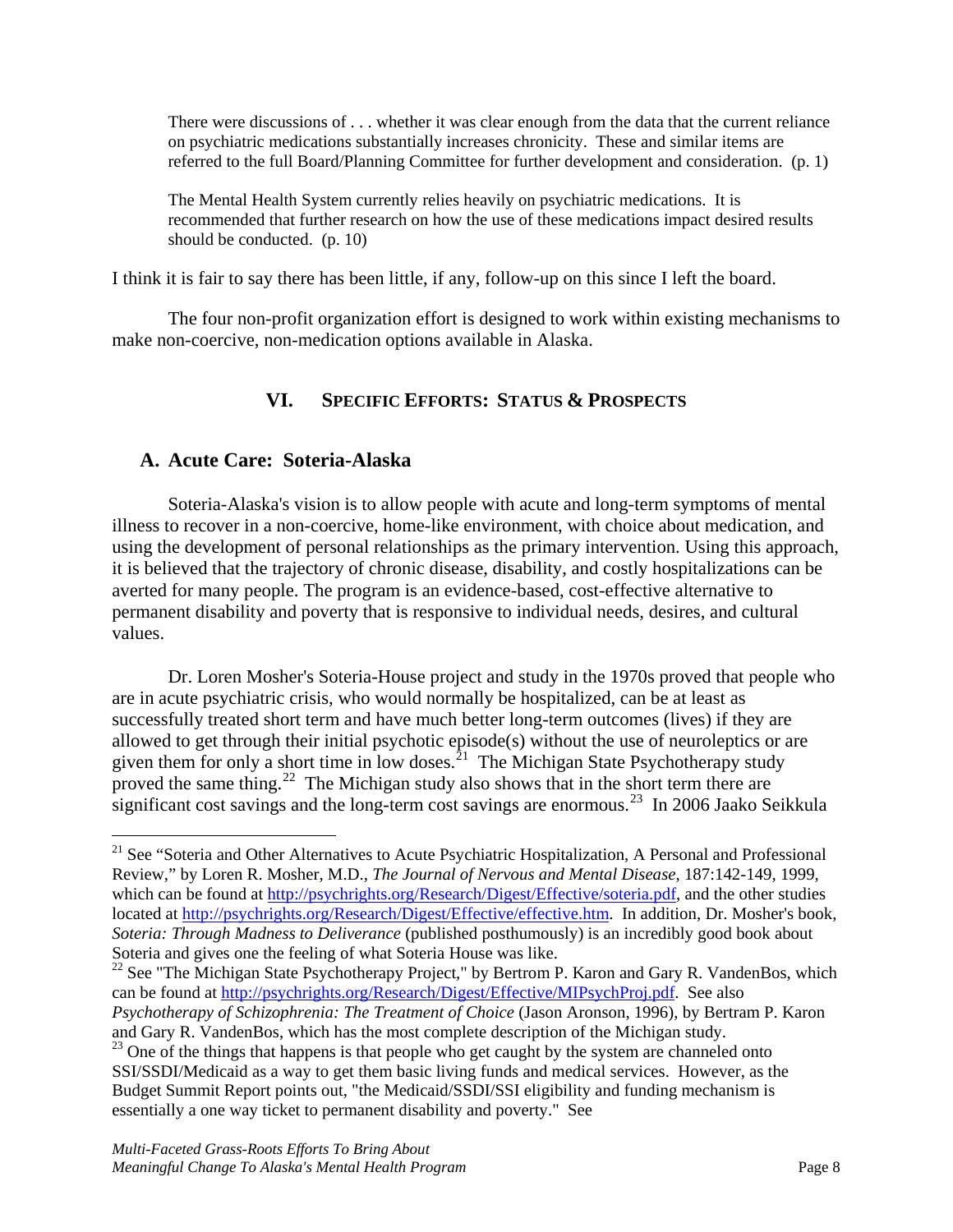reported that utilizing his "Open Dialogue" approach in Finland, five years after initial diagnosis, 82% of his psychotic patients were symptom-free, 86% have returned to their jobs or to school, and only 14% of his patients were on neuroleptic medications.<sup>[24](#page-9-1)</sup>

Soteria-Alaska, Inc., was incorporated in January of 2003 as a vehicle to create a Soterialike program in Alaska. Shortly thereafter, Jerry Jenkins came to Alaska to be the Executive Director of Anchorage Community Mental Health Services (ACMHS), the largest community mental health center in the state, and expressed support for being given non-medication choices. The decision was made that it would be easier to try and develop a Soteria-like program through ACMHS, and therefore Soteria-Alaska's efforts were put on hold. [25](#page-9-2) However, as the 15-month deadline approached for filing for tax-exempt status and with ACMHS's efforts to establish a Soteria-like program faltering, Soteria-Alaska filed its application for tax-exempt status in the spring of 2004 in order to be in a position to move forward, itself.

Starting in the summer of 2004, Soteria-Alaska — first primarily with the extremely valuable help of Dr. Aron Wolf, and then through the addition of Susan Musante as Program Manager in the spring of 2006 — worked with the Alaska Mental Health Trust Authority to plan for and obtain funding to open a Soteria-like program in Anchorage. Because it should be one of the array of options available to people, both Soteria-Alaska and the Trust believe Soteria-Alaska funding should be part of the State's mental health program. The Trust recommended such funding to the governor and legislature for Fiscal Years 2008 and 2009, but the governor's budgets did not include such funding, nor did the legislature appropriate the funds for FY 2008 or 2009. The Trust continued the program with its own funds and Soteria-Alaska opened in June of 2009. In its 2010 session, due to the extraordinary efforts of Ms. Musante, the members of Soteria-Alaska's board, and with the support of other players, such as the Trust Authority, the Alaska State Legislature made an appropriation that partially funded Soteria-Alaska for fiscal year 2011, beginning July 1, 2010. While it is anticipated Soteria-Alaska's continued funding will be a struggle, the financial participation by the State of Alaska is a huge milestone.

In late June, 2011, tragedy struck Soteria-Alaska with a former resident who was back visiting in anticipation of becoming a volunteer was shot and killed by another former resident who was high on street drugs. It is hard to describe the extreme shock this was to everyone and the toll it has taken. However, Soteria-Alaska has survived this and continues to carry on its terrific work.

#### <span id="page-9-0"></span>**B. Community-Based Services: CHOICES, Inc.**

CHOICES, Inc., was formed at the same time as Soteria-Alaska to provide an alternative

[http://akmhcweb.org/Docs/AMHB/2003BudgetSummitReport.pdf,](http://akmhcweb.org/Docs/AMHB/2003BudgetSummitReport.pdf) page 8. This approach is part and parcel of the erroneous view that people don't recover from serious mental illness, especially a diagnosis of schizophrenia. This means droves of people unnecessarily become permanent financial burdens on the government.

<span id="page-9-1"></span><sup>24</sup> Seikkula J., et al. <u>"Five-year experience of first-episode nonaffective psychosis in open-dialogue</u> [approach.](http://psychrights.org/Research/Digest/Effective/fiveyarocpsychotherapyresearch.pdf)" *Psychotherapy Research* 16/2 (2006): 214-228.

<span id="page-9-2"></span> $\frac{25}{25}$  Probably the biggest concern with ACMHS implementing a Soteria-like program is whether it would remain faithful to Soteria precepts. As a traditional community mental health center, it has historically been very oriented toward requiring its clients to take psychiatric drugs, which is its corporate culture.

 $\overline{a}$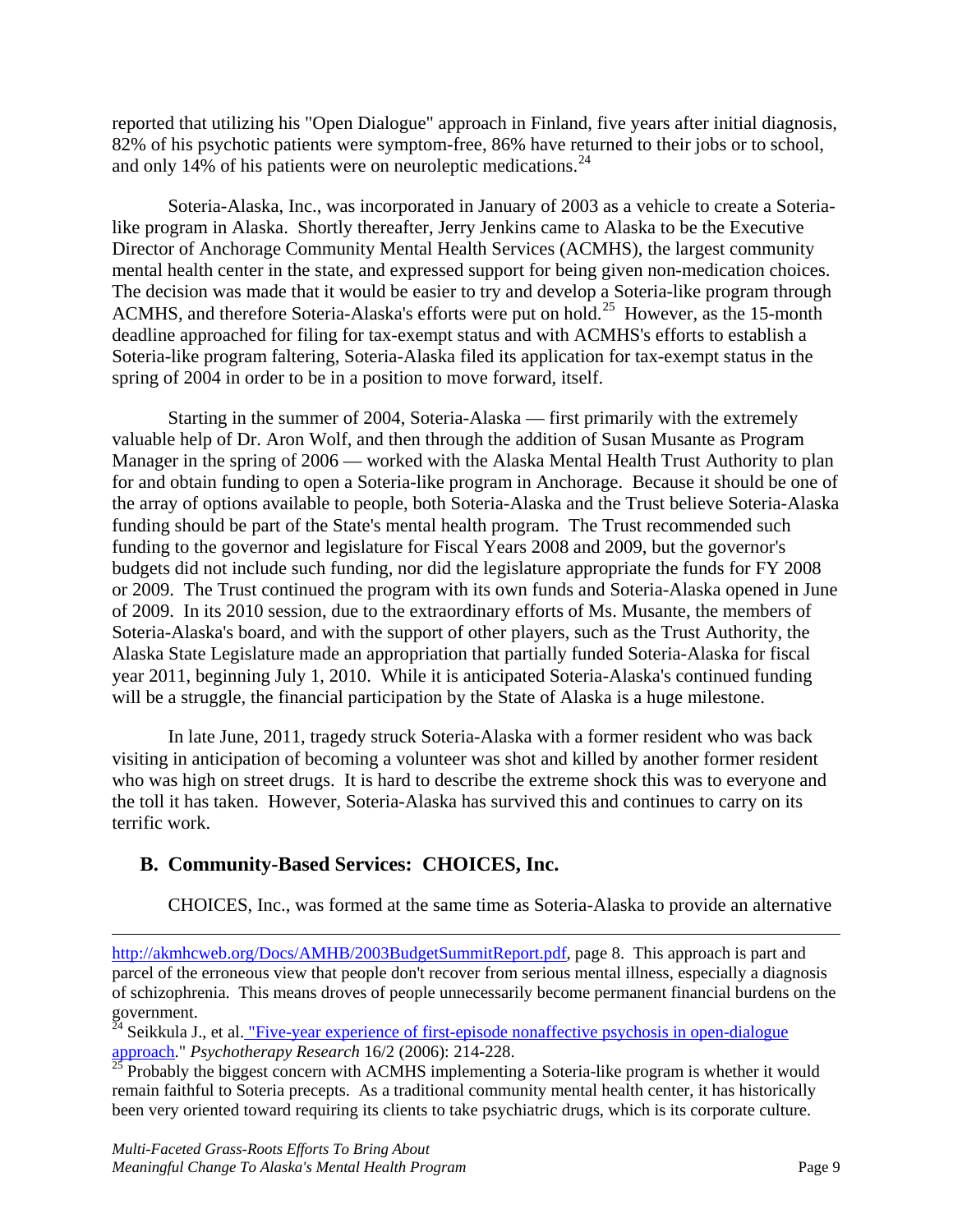to the drug-only treatment modality in the community. It is a Consumer-run program. On its website, CHOICES describes its program as follows: <sup>[26](#page-10-0)</sup>

The philosophy behind CHOICES is reflected in both its name and the words which create the acronym CHOICES — Consumers Having Ownership In Creating Effective Services — which is people having options of their own creation and choosing.

CHOICES, Inc., a tax exempt,  $501(c)(3)$  organization, was formed to provide alternatives in the community to the current medication dominated mental health system. CHOICES is a peer run community mental health provider established to facilitate self-directed empowering opportunities for people experiencing psychiatric symptoms to assist in achieving their individual self-directed recovery life goals.

CHOICES specializes in assisting people improve their lives and we help people learn, practice and develop methods and habits which serve their behavioral health needs and healthy lifestyle choices. CHOICES believes that individuals have the right to direct the services they receive in order to promote and enhance their individual recovery. CHOICES exists to assist our clients in achieving their recovery goals. Empowering them for lasting change.

CHOICES is what is known as a Consumer Run program, where "consumer" means someone who has been labeled with a serious mental illness and is a past or present recipient of mental health services.

CHOICES has three primary modes of operation.

- 1. To provide people the types of services or other resources they **choose** to help them recover.
- 2. To develop and provide, to the extent possible, the types of community mental health services described by Loren Mosher and Lorenzo Burti in Chapter 9 of their excellent book, *Community Mental Health: A Practical Guide*. [27](#page-10-1)
- 3. To be a conduit for "pass-through" grants to other Consumer Run programs that do not have tax exempt status or the administrative wherewithal to do so themselves.

CHOICES is a community-based analog to Soteria-Alaska in many ways.<sup>[28](#page-10-2)</sup> CHOICES and Soteria-Alaska were launched as separate non-profits so that both the acute and communitybased components could be developed on parallel tracks. In the summer of 2007, Susan Musante became the acting Executive Director of CHOICES in addition to Soteria-Alaska. CHOICES began providing services in the summer of 2007. Both boards of directors now have the same members<sup>[29](#page-10-3)</sup>

It is fair to say CHOICES is recognized as a tremendous resource for the community, while at the same time there is some push-back from the all-drug, all-the-time providers. CHOICES is now regularly asked to work with people with whom the system has had great

<span id="page-10-2"></span><span id="page-10-1"></span>

<span id="page-10-0"></span><sup>&</sup>lt;sup>26</sup> See <u>[http://choices-ak.org/.](http://choices-ak.org/)</u><br><sup>27</sup> See <u>http://choices-ak.org/cs/Portals/0/Ch9.pdf</u>.<br><sup>28</sup> It should be pointed out here, however, that the goal and expectation is that many people going through Soteria-Alaska will recover and come to rely on the mental health system much less, if at all.

<span id="page-10-3"></span><sup>&</sup>lt;sup>29</sup> I left the boards of both CHOICES, Inc., and Soteria-Alaska at the end of October, 2007.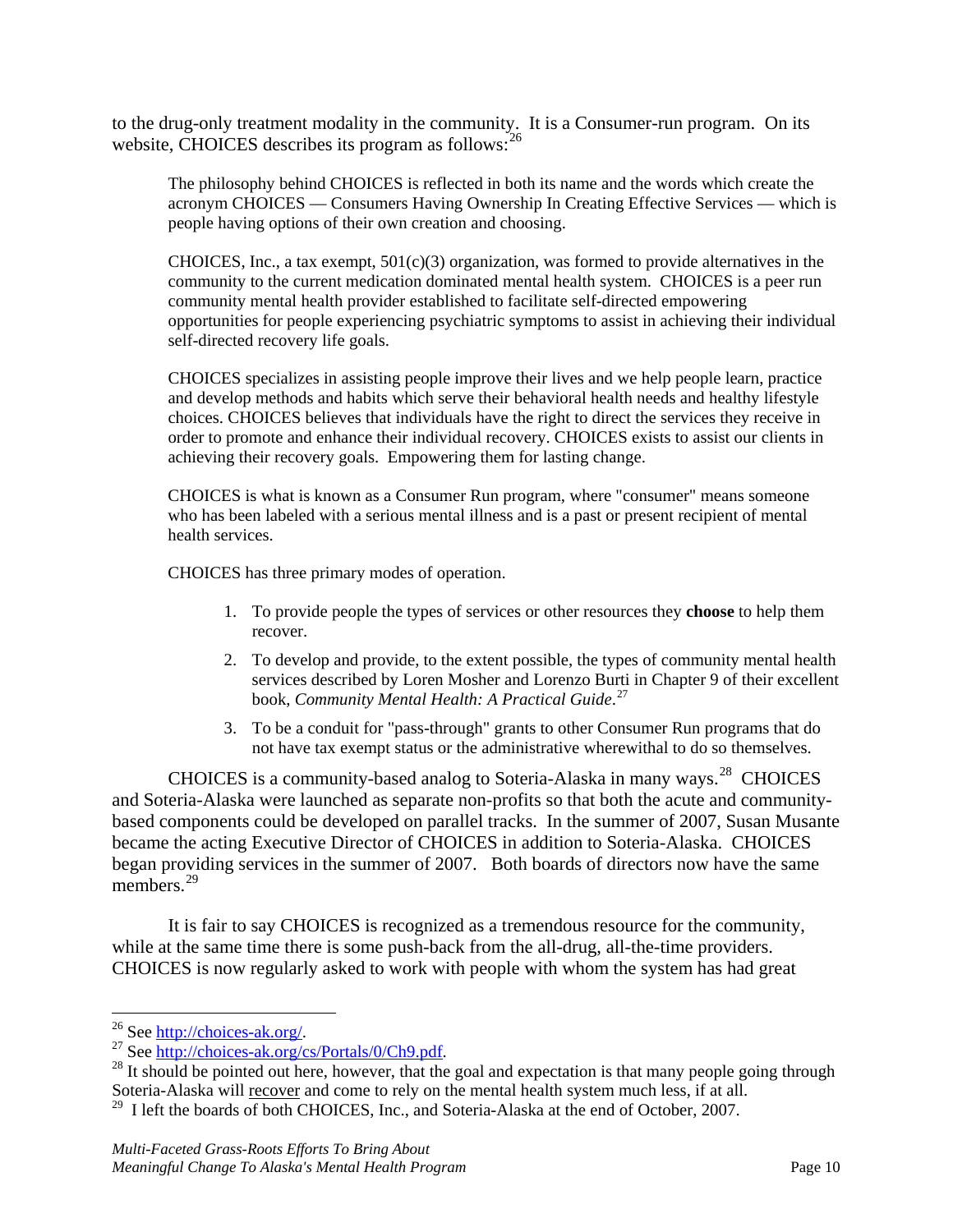difficulty. This has led to some interesting clashes of culture with CHOICES standing by its principle of no coercion. These have served as tremendous demonstrations of the benefits of no coercion.

## <span id="page-11-0"></span>**C. Housing: Peer Properties**

Katsumi Kenaston and I co-founded Peer Properties, Inc., to provide housing for people diagnosed or diagnosable with serious mental illness and homeless and at risk of homelessness or in a bad living situation. Peer Properties does not provide services, but operates on the peer support principle. The peer support principle is relationships based upon shared experiences and values, and characterized by reciprocity, mutuality, and mutual acceptance and respect. The helper's principle, a corollary of the peer principle, is that working for the recovery of others facilitates personal recovery.

In 2004, Peer Properties received a capital grant of approximately \$190,000 from the Trust, which, combined with a \$25,000 grant from the Rasmuson Foundation, enabled the purchase of a four-bedroom house. It was anticipated Ms. Kenaston would devote a substantial amount of time to Peer Properties, but she departed fairly early on, which left it up to the volunteer board of directors and my tremendous assistants, Michele Turner and then Lisa Smith, to manage the project. There were the expected challenges with such a program, especially when new people moved in, but overall it worked very well, providing much needed safe, comfortable, and affordable housing to four women at a time when they would otherwise have been homeless or living in bad situations. At the same time, it was just too much of an uncompensated human resource burden and in May of 2010, through electing consumers associated with ACMHS to replace existing board members, control was essentially transferred to ACMHS' Consumer-Directed Services division.

It has long been recognized that being homeless or in a bad living situation contributes to psychiatric symptoms and prevents recovery.<sup>[30](#page-11-2)</sup> It has more recently been recognized that linking housing to services can be counterproductive. There is a rather pervasive policy of community mental health centers requiring "compliance" with medication and/or utilizing certain services as a condition to receiving and/or being allowed to remain in housing. Thus, Peer Properties' philosophy, as originally constituted, neither encouraged nor discouraged the use of psychiatric medications; instead, it supported its tenants' choices in the matter. It is hoped this philosophy will continue under its new management.

Whether it does or not, Peer Properties has demonstrated the worth and viability of its approach, with the caveat that such a program's human resources needs must be provided.

# <span id="page-11-1"></span>**D. Legal: Law Project for Psychiatric Rights**

The Law Project for Psychiatric Rights (PsychRights<sup>®</sup>) is a non-profit, tax-exempt  $501(c)(3)$ , public interest law firm whose mission is to mount a strategic litigation campaign

<span id="page-11-2"></span><sup>&</sup>lt;sup>30</sup> In the *Myers* case described below, Dr. Mosher testified (by affidavit), that "Without adequate housing, mental health 'treatment' is mostly a waste of time and money." See [http://psychrights.org/States/Alaska/CaseOne/30-Day/ExhibitRLRMosherAff.htm,](http://psychrights.org/States/Alaska/CaseOne/30-Day/ExhibitRLRMosherAff.htm) emphasis in original.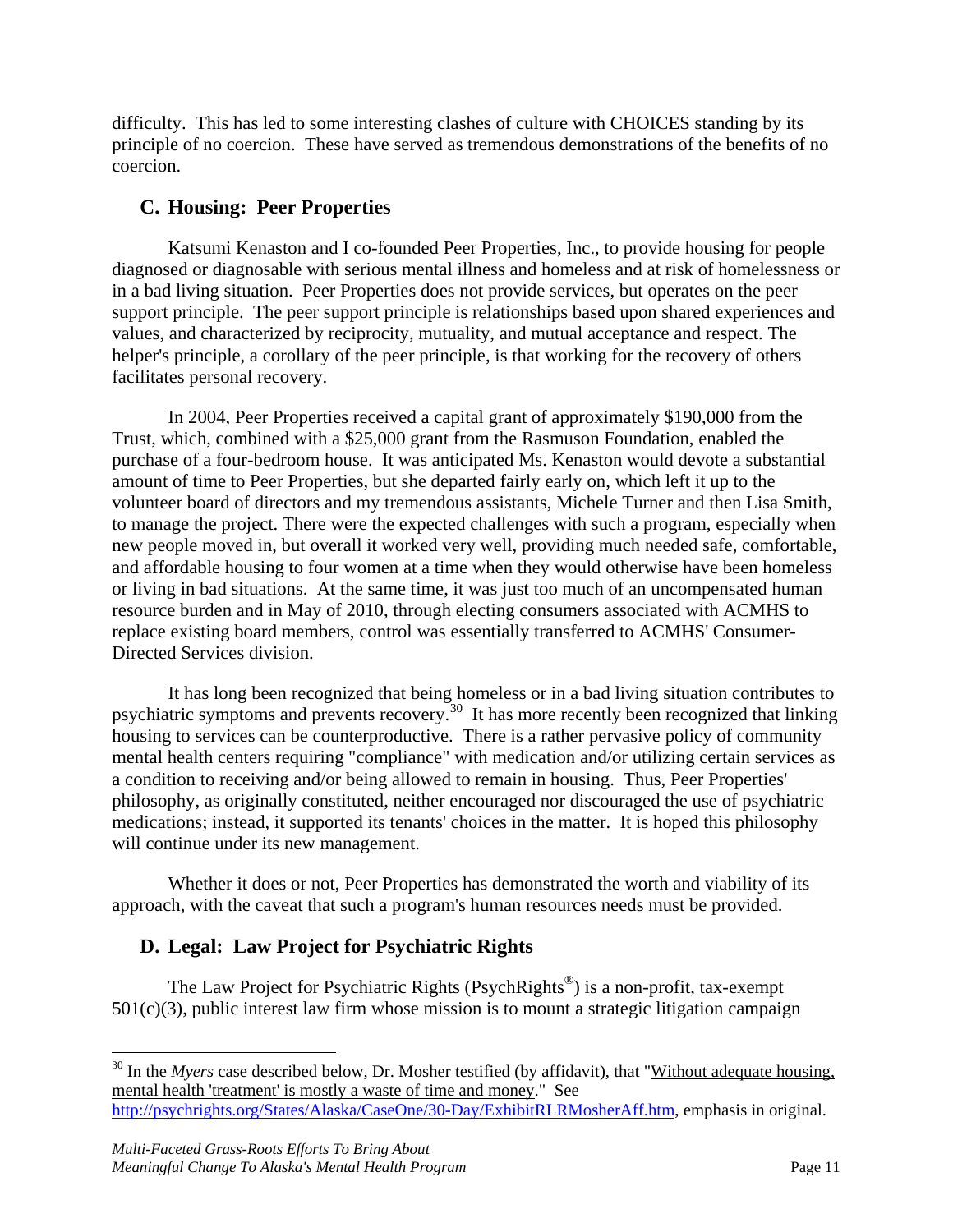against forced psychiatric drugging and electroshock around the country, akin to what Thurgood Marshall and the NAACP mounted in the 40s and 50s on behalf of African American civil rights.<sup>31</sup> When one has a situation such as exists now in the mental illness system where entrenched and well-financed interests support an illegal system, litigation may very well be an essential element of reform.<sup>32</sup> Currently, due to massive growth in psychiatric drugging of children and youth and the current targeting of them for even more psychiatric drugging, PsychRights has made attacking this problem a priority. Children are virtually always forced to take these drugs because it is the adults in their lives who are making the decision. This is an unfolding national tragedy of immense proportions.

In addition to myself, Don Roberts and Chris Cyphers serve on its board of directors.<sup>[33](#page-12-3)</sup> I currently donate all my services *pro bono publico*, although my financial situation has so dramatically deteriorated, I am hopeful PsychRights will be able to raise enough money to hire me.

#### **(1)** *Development*

<span id="page-12-0"></span>While I had a general sense of what was happening with Forced Drugging, prior to reading *Mad in America*, I didn't think I had anything in particular to contribute toward ending this practice. *Mad in America* provided a litigation roadmap for marshalling the scientific evidence against Forced Drugging. It turned out the NARPA conference that November, 2002, included as keynote speakers: (1) Robert Whitaker, the author of *Mad in America*, (2) Loren Mosher, M.D., of Soteria House fame, and (3) Professor Michael Perlin, author of "The" treatise on mental health disability law and over 150 legal articles on the subject.

I wrote the articles "Unwarranted Court Ordered Medication: A Call to Action,"<sup>[34](#page-12-4)</sup> and "Psychiatry: Force of Law."<sup>[35](#page-12-5)</sup> When I attended the November 2002 NARPA conference, I also arranged for an [off-agenda presentation.](http://psychrights.org/education/NARPA02/NARPA02.pps)<sup>[36](#page-12-6)</sup> There I met Mr. Whitaker, Dr. Mosher, and Professor Perlin. Then I arranged for Mr. Whitaker to come to Alaska for a presentation in December 2002. I also asked him to send me all of the articles cited in *Mad in America*. These articles were scanned and posted on the PsychRights' website to make them more accessible, and particularly so other attorneys could download and attach them as exhibits when fighting Forced Drugging cases.<sup>37</sup> Since then, these articles have been augmented with more recent research and expanded to include other topics.<sup>[38](#page-12-8)</sup>

<span id="page-12-1"></span><sup>&</sup>lt;sup>31</sup> Since this Report is about Alaska efforts, PsychRights' efforts in other states is not covered.

<span id="page-12-2"></span><sup>&</sup>lt;sup>32</sup> The article "How the Legal System Can Help Create a Recovery Culture in Mental Health Systems," which can be found at [http://psychrights.org/Education/Alternatives05/RoleofLitigation.pdf,](http://psychrights.org/Education/Alternatives05/RoleofLitigation.pdf) describes in some detail how strategic litigation, combined with influencing public opinion and the creation of alternatives to medication, is a key component in system change.

<span id="page-12-3"></span><sup>&</sup>lt;sup>33</sup> Bios of the board of directors and other key personnel can be found at  $\frac{http://psych rights.org/about.htm}{http://psych rights.org/about.htm}$ .

<span id="page-12-5"></span><span id="page-12-4"></span><sup>35</sup> [http://psychrights.org/force\\_of\\_law.htm](http://psychrights.org/force_of_law.htm)

<span id="page-12-6"></span><sup>36</sup> PsychRights provided a number of free copies of *Mad in America* to people who could not afford to purchase it, which helped with attendance.

<sup>&</sup>lt;sup>37</sup> <http://psychrights.org/Research/Digest/Chronicity/NeurolepticResearch.htm>

<span id="page-12-8"></span><span id="page-12-7"></span><sup>&</sup>lt;sup>38</sup> See Scientific Research by Topic at [http://psychrights.org/Research/Digest/Researchbytopic.htm.](http://psychrights.org/Research/Digest/Researchbytopic.htm)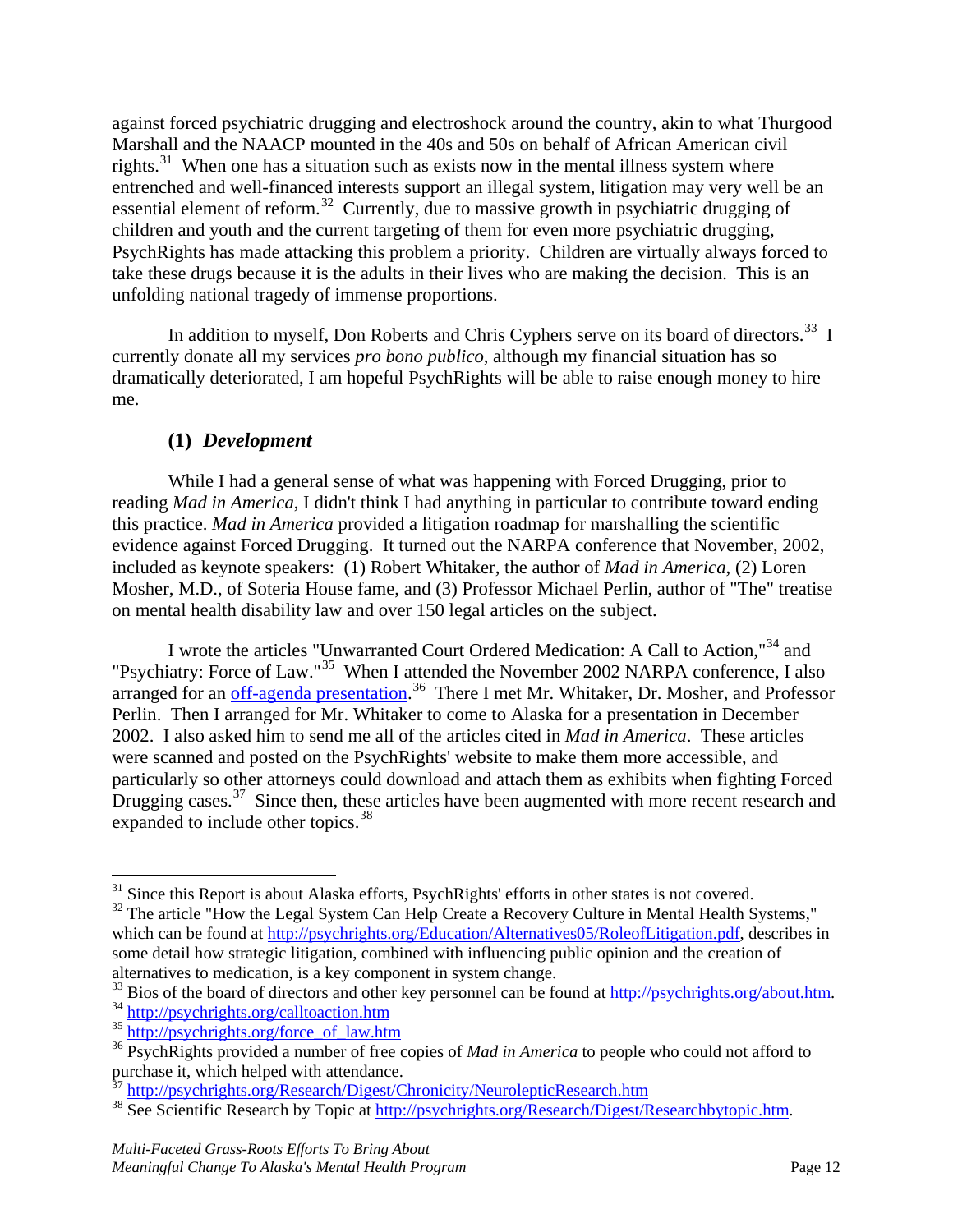#### **(2)** *Finances*

<span id="page-13-0"></span>PsychRights has a general policy against taking government funding because it is thought that one can not seriously challenge what the government is doing with its money. This has certainly proven to be true with respect to other government-funded attorneys in the arena. However, because of the unique nature of the Trust Authority, \$5,000 in funding was accepted from the trust to help present a seminar on Mental Health Disability Law in September of 2003 by Professor Perlin and Robert Whitaker.<sup>[39](#page-13-2)</sup> Also, a \$10,000 Small Project grant was accepted for representation expenses, such as filing fees, deposition costs, expert witness fees, etc. PsychRights has also received attorney fee awards in a few cases. Otherwise, PsychRights is entirely sustained by private donations. While it is not the reason for undertaking the case, it is possible PsychRights will receive substantial funding through one or more of its federal False Claims Act cases, such as *[United States ex rel Law Project for Psychiatric Rights v. Matsutani,](http://psychrights.org/States/Alaska/Matsutani/Matsutani.htm)  [et al.](http://psychrights.org/States/Alaska/Matsutani/Matsutani.htm)* PsychRights' finances are completely transparent, with comprehensive information posted at [http://psychrights.org/about.htm.](http://psychrights.org/about.htm)

#### **(3)** *The Role of Litigation for System Change*

<span id="page-13-1"></span>Litigation as a means for changing systems is a proven strategy. The civil rights litigation by Thurgood Marshall and the NAACP in the 1940s and 50s overturning segregation is a classic example. In Alaska, in addition to the Mental Health Trust Lands litigation, we have had the *Molly Hootch* case for rural education and the *Cleary* case for prison administration. In situations such as currently exist with our mental illness system, where governmental policies are supported by large economic interests, litigation is often a necessary element in eliminating the abuses.

The Introduction mentions that Forced "Treatment" proceedings are essentially a sham. This is well known to those involved. Psychiatrists, with the full understanding and tacit permission of the trial judges, regularly lie in court<sup>[40](#page-13-3)</sup> to obtain involuntary commitment and forced medication orders:

[C]ourts accept . . . testimonial dishonesty, . . . specifically where witnesses, especially expert witnesses, show a "high propensity to purposely distort their testimony in order to achieve desired ends. . . ."

Experts frequently . . . and openly subvert statutory and case law criteria that impose rigorous behavioral standards as predicates for commitment. . . .

This combination . . . helps define a system in which (1) dishonest testimony is often regularly (and unthinkingly) accepted; (2) statutory and case law standards are frequently subverted; and (3) insurmountable barriers are raised to insure that the allegedly "therapeutically correct" social end is met. . . . In short, the mental disability law system often deprives individuals of liberty disingenuously and upon bases that have no relationship to case law or to statutes. $41$ 

<span id="page-13-2"></span> $39$  See [http://psychrights.org/Education/ak03CLE/Brochure.htm.](http://psychrights.org/Education/ak03CLE/Brochure.htm)  $40$  This is perjury, a crime.

<span id="page-13-3"></span>

<span id="page-13-4"></span><sup>&</sup>lt;sup>41</sup> "The ADA and Persons with Mental Disabilities: Can Sanist Attitudes Be Undone?" by Michael L. Perlin, *Journal of Law and Health*, 1993/1994, 8 JLHEALTH 15, 33-34.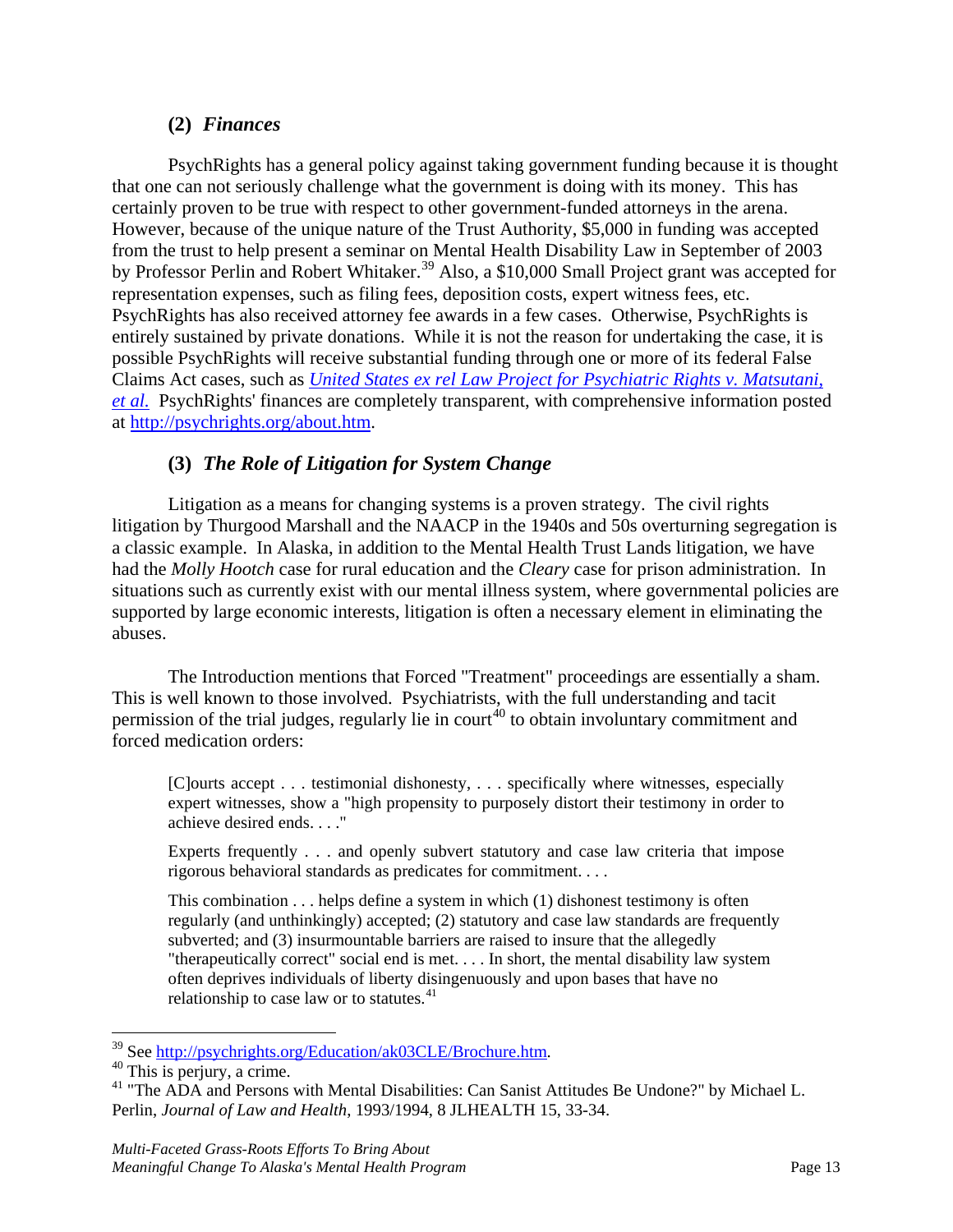The psychiatric profession explicitly acknowledges psychiatrists regularly lie to the courts in order to obtain forced "treatment" orders. E. Fuller Torrey, M.D., one of the most outspoken proponents of forced psychiatric "treatment" says:

It would probably be difficult to find any American Psychiatrist working with the mentally ill who has not, at a minimum, exaggerated the dangerousness of a mentally ill person's behavior to obtain a judicial order for commitment.<sup>[42](#page-14-0)</sup>

Dr. Torrey goes on to say this lying to the courts is a good thing. Dr. Torrey also quotes psychiatrist Paul Applebaum as saying when "confronted with psychotic persons who might well benefit from treatment, and who would certainly suffer without it, mental health professionals and judges alike were reluctant to comply with the law," noting that in "'the dominance of the commonsense model,' the laws are sometimes simply disregarded."<sup>[43](#page-14-1)</sup>

It is also well known that:

Traditionally, lawyers assigned to represent state hospital patients have failed miserably in their mission.<sup>[44](#page-14-2)</sup>

The sham nature of Forced Treatment proceedings, <sup>[45](#page-14-3)</sup> supported by the meretricious testimony of hospital psychiatrists and the overwhelming financial juggernaut of the pharmaceutical industry, has resulted in Forced Drugging being by far the "path of least resistance." In the *Myers* case described below, Dr. Loren Mosher testified by affidavit that as a therapeutic principle, "Involuntary treatment should be difficult to implement and used only in the direst of circumstances." [46](#page-14-4) Thus, one of PsychRights' goals is to accomplish this therapeutic goal by making forced treatment more trouble than the more helpful alternatives that are currently eschewed. In that way, PsychRights hopes to create an environment in which these more helpful, more humane alternatives can flourish.

Of course, to the extent the system recognizes people have the right to decline or refuse medication and provides the choices to which they are entitled before they can legally be forced

<span id="page-14-0"></span> <sup>42</sup> Torrey, E. Fuller. 1997. *Out of the Shadows: Confronting America's Mental Illness Crisis*. New York: John Wiley and Sons, 152.

<span id="page-14-1"></span> $43$  In other words, "We can't let people's rights get in the way of us doing to them what we know is good for them."

<span id="page-14-2"></span><sup>&</sup>lt;sup>44</sup> "Competency, Deinstitutionalization, and Homelessness: A Story of Marginalization," Michael L. Perlin, *Houston Law Review*, 28 Hous. L. Rev. 63 (1991).

<span id="page-14-3"></span><sup>&</sup>lt;sup>45</sup> See "Involuntary Commitment and Forced Psychiatric Drugging in the Trial Courts: Rights Violations as a Matter of Course," by James B. (Jim) Gottstein, 25 Alaska *L. Rev.* 51 (2008), which can be found at [http://psychrights.org/Research/Legal/25AkLRev51Gottstein2008.pdf.](http://psychrights.org/Research/Legal/25AkLRev51Gottstein2008.pdf) While court-ordered involuntary psychiatric drugging is the most dramatic, coercion to take these harmful drugs is pervasive. As mentioned above, people are told they will not get or will lose their housing if they don't "comply." Other services will be denied. People will be "violated" on parole (i.e., sent back to prison to complete their sentences) if they do not comply. Children are taken away from their parents if they are not given drugs. Children are taken away from parents if the parent(s) don't take the drugs.

<span id="page-14-4"></span><sup>46</sup> See [http://psychrights.org/States/Alaska/CaseOne/30-Day/ExR-LMosherAffidavit.pdf.](http://psychrights.org/States/Alaska/CaseOne/30-Day/ExR-LMosherAffidavit.pdf)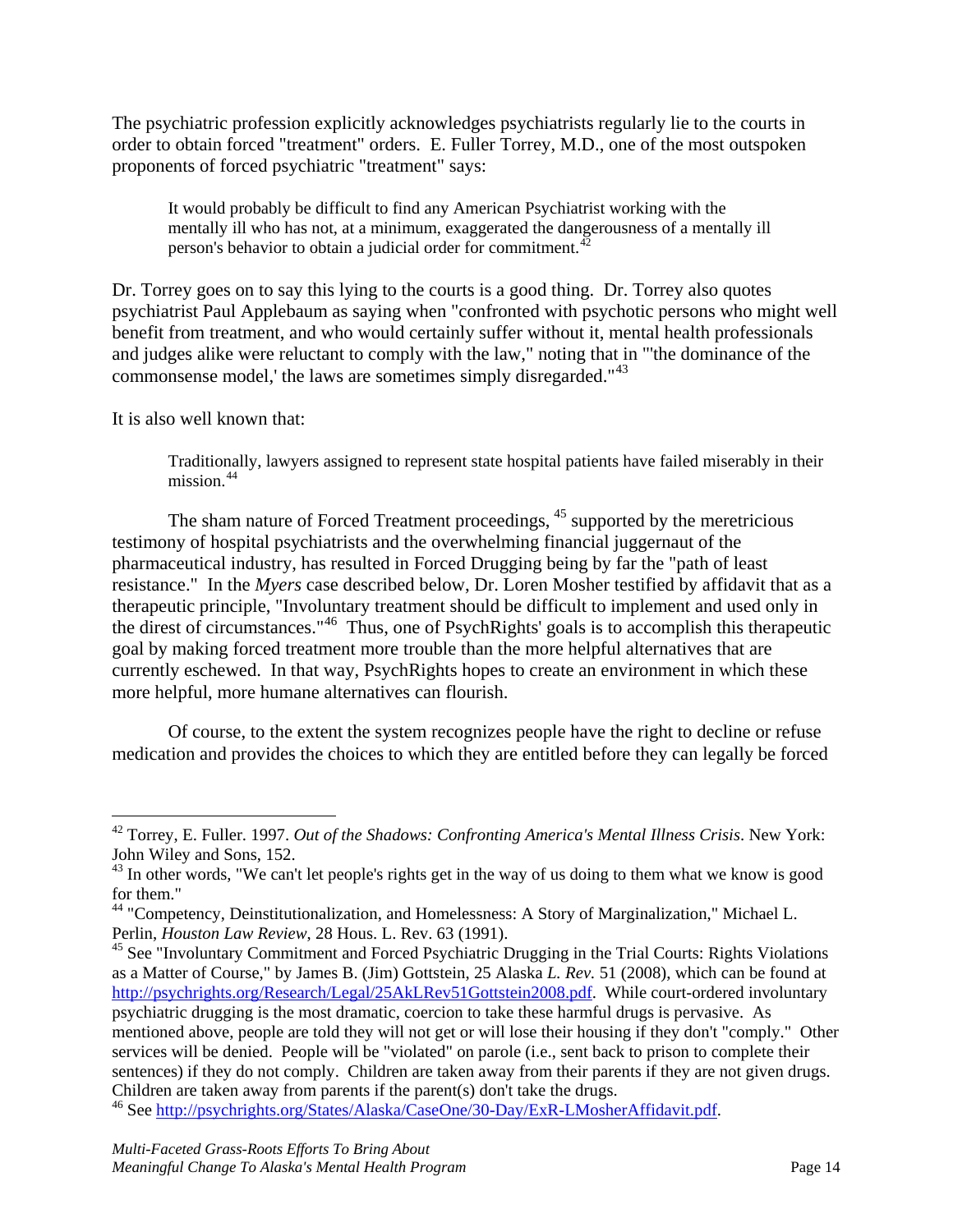to take these drugs, litigation would/will not be necessary. In the absence of this, however, there has been some litigation already undertaken and other contemplated or in the works.

## <span id="page-15-0"></span>**(4)** *Undertaken Litigation*

## **(a) Myers — Forced Drugging**

PsychRights' first case, *Myers [v. Alaska Psychiatric Institute](http://psychrights.org/States/Alaska/CaseOne/MyersOpinion.pdf)*, [47](#page-15-1) directly challenging Alaska's Forced Drugging procedures, was decided by the Alaska Supreme Court on June 30, 2006. [48](#page-15-2) In *Myers*, the trial court, after receiving expert testimony from Dr. Loren Mosher and Grace Jackson, as well as the State's psychiatrists, found as a factual matter:

[T]here is a real and viable debate among qualified experts in the psychiatric community regarding whether the standard of care for treating schizophrenic patients should be the administration of anti-psychotic medication

and

[T]here is a viable debate in the psychiatric community regarding whether administration of this type of medication might actually cause damage to her or ultimately worsen her condition

yet ordered involuntary drugging because the relevant statute only requires a finding of incompetence to decline the medication.<sup>[49](#page-15-3)</sup> We argued the Alaska and US constitutions require that there must be at least a finding the medication is in the person's best interest. More importantly for changing the system, we also argued involuntary medication can only be constitutionally administered if no less intrusive alternative could be offered.

The Alaska Supreme Court agreed, holding:

We conclude that the Alaska Constitution's guarantees of liberty and privacy require an independent judicial determination of an incompetent mental patient's best interests before the superior court may authorize a facility like API to treat the patient with psychotropic drugs. . . . [W]e hold that in future non-emergency cases a court may not permit a treatment facility to administer psychotropic drugs unless the court . . . expressly finds by clear and convincing evidence that the proposed treatment is in the patient's best interests and that no less intrusive alternative is available.<sup>[50](#page-15-4)</sup>

However, *Myers'* use of the word "available" was ambiguous. Did it mean that the State could just decide not to fund a less intrusive alternative, making it not "available"? From our perspective, we didn't believe this could possibly be true, which was decided in the 2009 case of *[Bigley v. Alaska Psychiatric Institute](http://psychrights.org/States/Alaska/CaseXX/S13116/090522BigleyvAPIsp-6374.pdf)*, discussed below.

<span id="page-15-2"></span><sup>48</sup> 138 P.3d 238. A copy of the Decision is available at  $\frac{http://psychrights.org/States/Alaska/CaseOne/MyersOption.pdf.}$ 

<span id="page-15-1"></span><sup>&</sup>lt;sup>47</sup> See<http://psychrights.org/States/Alaska/CaseOne.htm> for more information on this case, including the briefs and transcripts of some of the hearings.

<span id="page-15-3"></span>[http://psychrights.org/States/Alaska/CaseOne/30-Day/Order.pdf,](http://psychrights.org/States/Alaska/CaseOne/30-Day/Order.pdf) pages 8 and 13.

<span id="page-15-4"></span><sup>50</sup> 138 P.3d at 254.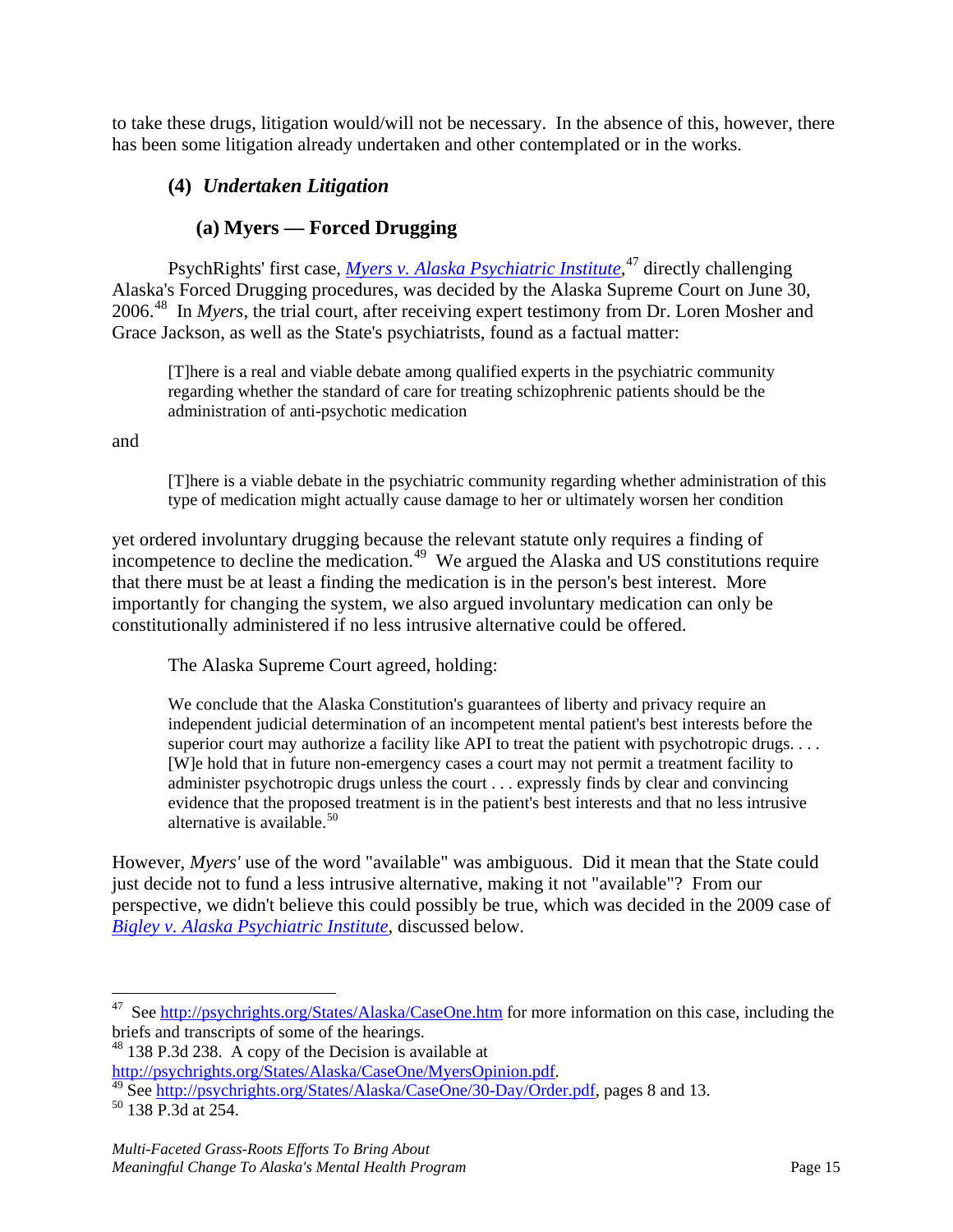The *Myers* decision, of course, is very good. It respects people's rights and has created the legal foundation for the creation of alternatives by not allowing people to be locked up and forcibly drugged as easily as they are now.

However, this is not enough. As discussed above, people's rights in these types of proceedings are dishonored as a matter of course. In the version of this Report I wrote right after the *Myers* decision came out, I said:

Unless legal rights are honored, the only impact of the Myers decision is likely to be the addition of two sentences to the forced drugging petition forms and court orders reciting it is in the person's best interests and there is no less restrictive alternative available. In order for *Myers* to be meaningful people need at least a reasonable level of legal representation.

With respect to just adding the two sentences, my prediction proved wrong. As the Alaska Supreme Court noted in the *Bigley* decision discussed below, the hospital didn't even change its form to recite these constitutional requirements. This allowed for a huge win in 2009 in the *Bigley* case over this issue.

We have had less success with the issue of legal representation, however, as is discussed next in connection with the *Wetherhorn* case.

# **(b)** *Wetherhorn I* **— Gravely Disabled Standard for Commitment**

The *Wetherhorn I* appeal, which was decided January 12, 2007,<sup>[51](#page-16-0)</sup> (1) was taken to establish the right to effective representation, (2) challenged when people can be committed for being "gravely disabled," and (3) raised a couple other issues.<sup>52</sup> If people actually had vigorous representation, only a small fraction of those currently subjected to Involuntary Commitment and Forced Drugging would lose their cases. This would create the incentive for the State to provide other, non-coercive, choices. We had hoped to establish some minimum standards for the performance of counsel, and also that people are entitled to have an "expert witness" paid for, because without an "expert witness" to counter the state's "expert witness" (the psychiatrist), it is not a fair process. The Alaska Supreme Court agreed that people are entitled to effective representation, but declined to consider whether or not Roslyn Wetherhorn had received ineffective representation because her attorney had not had a chance to say why she did not do anything on her behalf. The court ruled a separate proceeding must be brought in which the Public Defender Agency was given the chance to explain why it did or did not do certain things on Roslyn's behalf.

The Alaska Supreme Court, however, did strike down that part of the Alaska Statutes allowing people to be involuntarily committed if failing to do so would result in a "substantial deterioration of the person's previous ability to function independently." It held this could only be constitutional if it means "unable to survive safely in freedom." This is a substantially higher hurdle and it very well may be the first state supreme court decision in the country to specifically address the issue.

<span id="page-16-0"></span> $51$  156 P.3d 371. The slip opinion is available at

<span id="page-16-1"></span>[http://psychrights.org/States/Alaska/CaseFour/WetherhornIsp-6091.pdf.](http://psychrights.org/States/Alaska/CaseFour/WetherhornIsp-6091.pdf)<br><sup>52</sup> More information on this case can be found at [http://psychrights.org/States/Alaska/CaseFour.htm.](http://psychrights.org/States/Alaska/CaseFour.htm)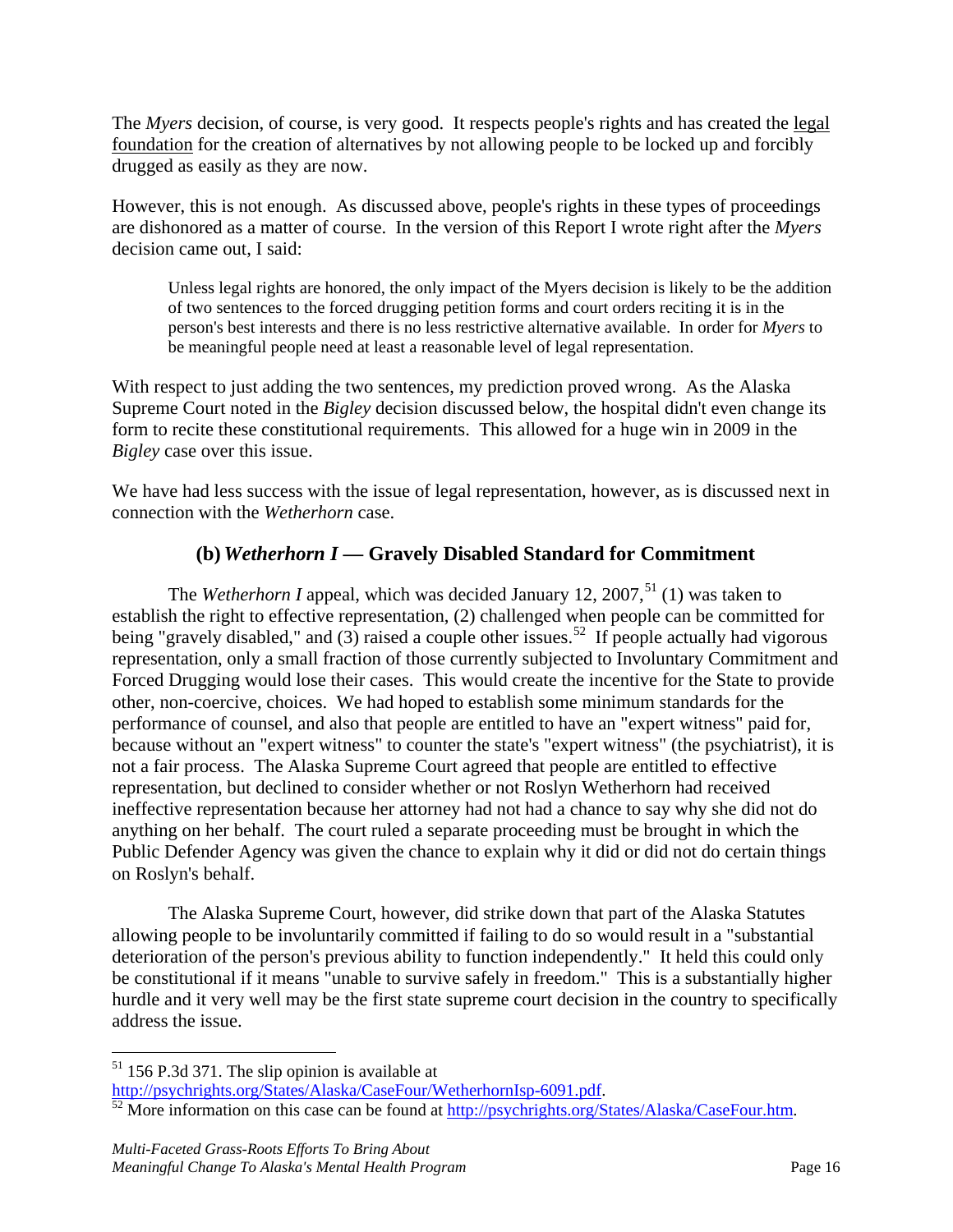The court held that the other issues we raised on appeal weren't raised by Roslyn's trial attorney and the court therefore wouldn't overturn the decisions. This was really a "Catch-22" because the court said Roslyn couldn't raise the fact that her attorney didn't do anything on her behalf in a direct appeal and then ruled against her on these other issues because her attorney hadn't raised them. This is yet another illustration of the importance of having effective representation.

#### **(c)** *Wetherhorn II —* **Attorney's Fees**

In *Wetherhorn II*, we sought to establish the right to attorney's fees in the event the State does not prevail on its petition(s) for involuntary commitment and/or forced drugging because if we could have done so, it would have encouraged members of the private bar to take some of these cases and adequately represent their clients. However, we lost because the court believed involuntary commitment and forced drugging proceedings are "designed to protect the welfare of at-risk people [and awarding attorney's fees against the state] could . . . deter the state from engaging in needed protective litigation."<sup>[53](#page-17-0)</sup>

#### **(d)***Bavilla* **— Forced Drugging in Prison**

In the *Bavilla* case, which challenged the procedures for Forced Drugging in prison, the Alaska Department of Corrections admitted to facts constituting violations of the United States Constitution.<sup>[54](#page-17-1)</sup> However, the trial court dismissed the case on sovereign immunity grounds, meaning we should have sued the Commissioner of the Department of Corrections rather than the State. It is very unclear the judge was correct about this, but we had successfully prevented Ms. Bavilla's Forced Drugging up to that point, the prison was putting intense pressure on her in its attempt to "break" her, and Ms. Bavilla declined to file an appeal or recommence the case. However, at an opportune time when we have the resources, we have the admissions of the State regarding their illegal procedures and can commence a new case challenging Forced Drugging in prison in Alaska.

#### **(e)** *Wayne B.*

In *[Wayne B.](http://psychrights.org/States/Alaska/CaseSix.htm)*, we challenged the practice of the Probate Masters, to whom these cases are referred in Anchorage, to hold the hearings and make *recommendations* to the Superior Court, of totally ignoring Civil Rule 53(d)(1)'s requirement that their recommendations be accompanied by a transcript of the proceedings. This resulted in the Superior Court judges, who have the responsibility for actually deciding these cases, "rubber stamping" the Masters' recommendations. In 2008, the [Alaska Supreme Court](http://psychrights.org/States/Alaska/CaseSix/080829WayneBOpinion.pdf) held the rule cannot just be ignored:

We take a strict view of the transcript filing requirement because, as we noted in *[Wetherhorn v. Alaska Psychiatric Institute](http://psychrights.org/States/Alaska/CaseFour/WetherhornI(rev)sp-6116.pdf)*, involuntary commitment for a mental disorder is a "massive curtailment of liberty." Given the nature of the liberty interest at stake, it was critical that the superior court have full knowledge of the evidence that was said to justify committing Wayne B. to a mental institution. . . .

<span id="page-17-0"></span> <sup>53</sup> *Wetherhorn v. Alaska Psychiatric Institute*, 167 P.3d 701, 703 (Alaska 2007) (*Wetherhorn II*).

<span id="page-17-1"></span><sup>&</sup>lt;sup>54</sup> More information on this case can be found at [http://psychrights.org/States/Alaska/CaseThree.htm.](http://psychrights.org/States/Alaska/CaseThree.htm)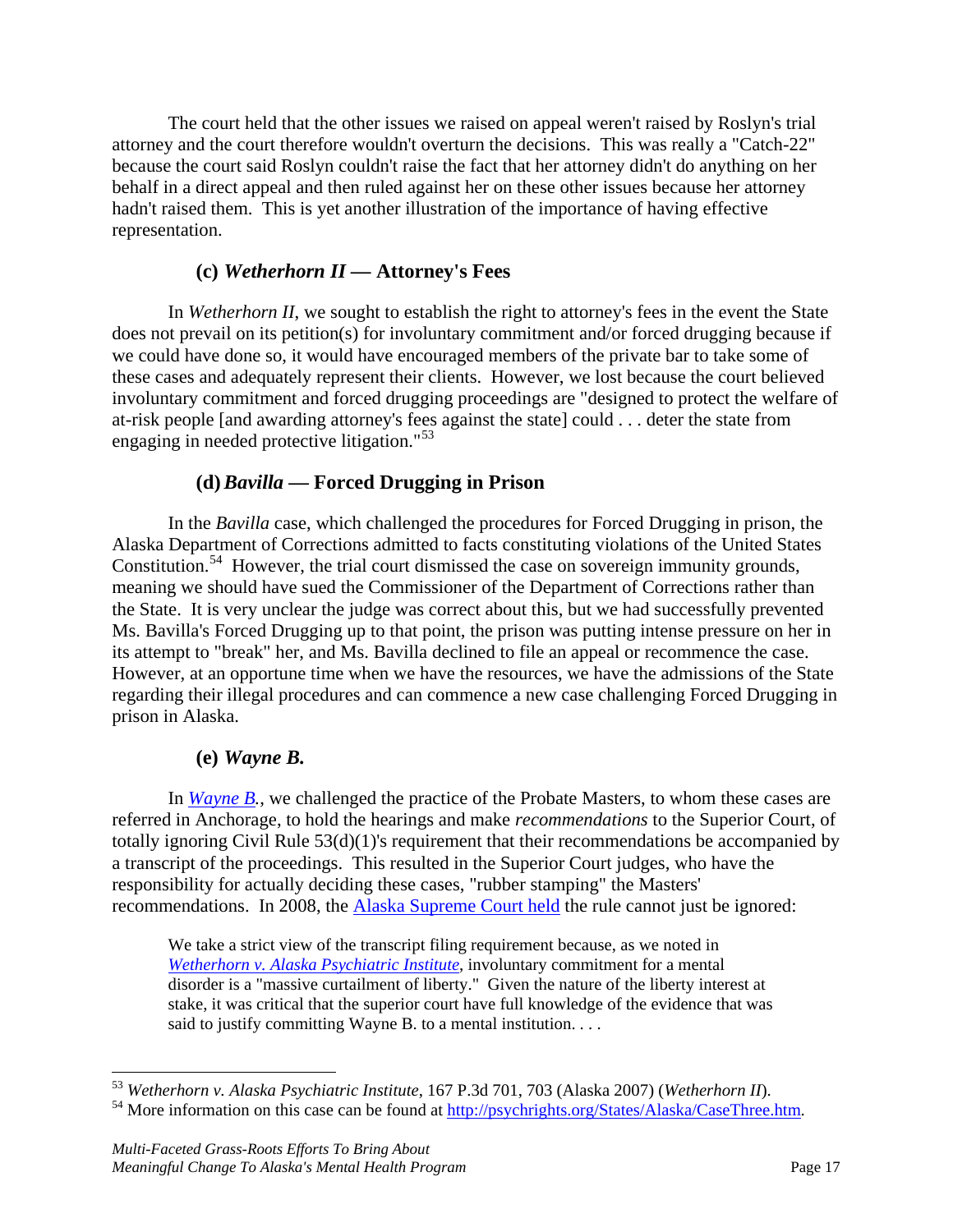Where no transcript is filed, but a judge actually listens to a recording of the full proceedings conducted by a master, the error in failing to comply with the transcript requirement should be considered cured. The adjudicative responsibilities of a judge can be fulfilled at least as well based on a recording of proceedings as from a transcript. But there is no indication that this occurred in this case. (footnotes omitted)<sup>[55](#page-18-0)</sup>

In a subsequent case in which PsychRights was involved, this procedure was not followed, the judge apparently being unaware of the requirement to listen to the recording if no transcript is provided. It is not known how prevalent it is for the judges to ignore the Alaska Supreme Court's ruling in *[Wayne B](http://psychrights.org/States/Alaska/CaseSix/080829WayneBOpinion.pdf)*.

# **(f)** *Bigley v. Alaska Psychiatric Institute*

*[Bigley v. Alaska Psychiatric Institute](http://psychrights.org/States/Alaska/CaseXX/S13116/090522BigleyvAPIsp-6374.pdf)*<sup>[56](#page-18-1)</sup> builds on *Myers* in a number of ways. In this forced drugging case against Mr. Bigley,<sup>[57](#page-18-2)</sup> our primary goal was for the court to order the State provide a specific less intrusive alternative that we had proposed. We, of course, also opposed the court finding that the forced drugging was in Mr. Bigley's best interests. I was given notice late in the day on Friday, May 9, 2008, while I was out of town, that the hearing on the forced drugging petition was going to be held at 10:00 a.m. the following Monday, May 12, 2008. The forced drugging petition merely checked a box on a form that said:

Petitioner has reason to believe the patient is incapable of giving or withholding informed consent. The facility wishes to use psychotropic medication in a noncrisis situation.

This form predated the *Myers* decision and merely recites the statutory requirements. As mentioned above, I had predicted the only change the *Myers* decision would achieve without keeping the pressure on was that the form would be changed to add the *Myers* requirements that (i) the drugging was in the patient's best interest, and (ii) no less intrusive alternative is available to the forced drugging petitions. However, the State didn't even do that. I had raised this point a number of times in post-*Myers* forced drugging proceedings, which the trial courts uniformly ignored. The *Bigley* case was the first time the issue had reached the Alaska Supreme Court.

Among other things, we objected to  $(1)$  the short notice,  $(2)$  the failure of the petition to provide adequate notice of the grounds that supported the petition, and (3) the failure of the hospital to provide PsychRights with a copy of Mr. Bigley's medical records. We also presented

<span id="page-18-1"></span><sup>56</sup> 208 P.3d 168 (Alaska 2009), the slip opinion of which is available at http://psychrights.org/States/Alaska/CaseXX/S13116/090522BigleyvAPIsp-6374.pdf.

<span id="page-18-0"></span> <sup>55</sup> Because the rule was being ignored in all of the cases referred to Masters, as a result of the *Wayne B.*  decision, [the rule was changed for other types of cases](http://psychrights.org/States/Alaska/CaseSix/sco1685leg.pdf) to only require the transcript or listening to the recording if a party objects to Master's recommendations. They couldn't change the rule for involuntary commitment cases, however, because the Alaska Supreme Court implicitly ruled it was a constitutional requirement because of the "massive curtailment of liberty" involved.

<span id="page-18-2"></span> $\frac{1}{57}$  $\frac{1}{57}$  $\frac{1}{57}$  Mr. Bigley is the client for whom the Zyprexa Papers were subpoenaed in December, 2006, and when Lilly failed to object in time and I received them, released to a number of parties, including the *New York Times*. This resulted in a number of [front page stories,](http://psychrights.org/States/Alaska/CaseXX.htm#NYTimes) which, according to the *New York Times*, [caused](http://psychrights.org/Articles/NYTimes080131LillyFedSttlmntTalks.pdf) [the criminal investigation of Lilly to "gain momentum,"](http://psychrights.org/Articles/NYTimes080131LillyFedSttlmntTalks.pdf) which then led to the [\\$1.4 billion settlement](http://psychrights.org/Articles/NYTimes090115Lilly2Pay1.4Bill4ZyprexaCrimes.htm) earlier this year.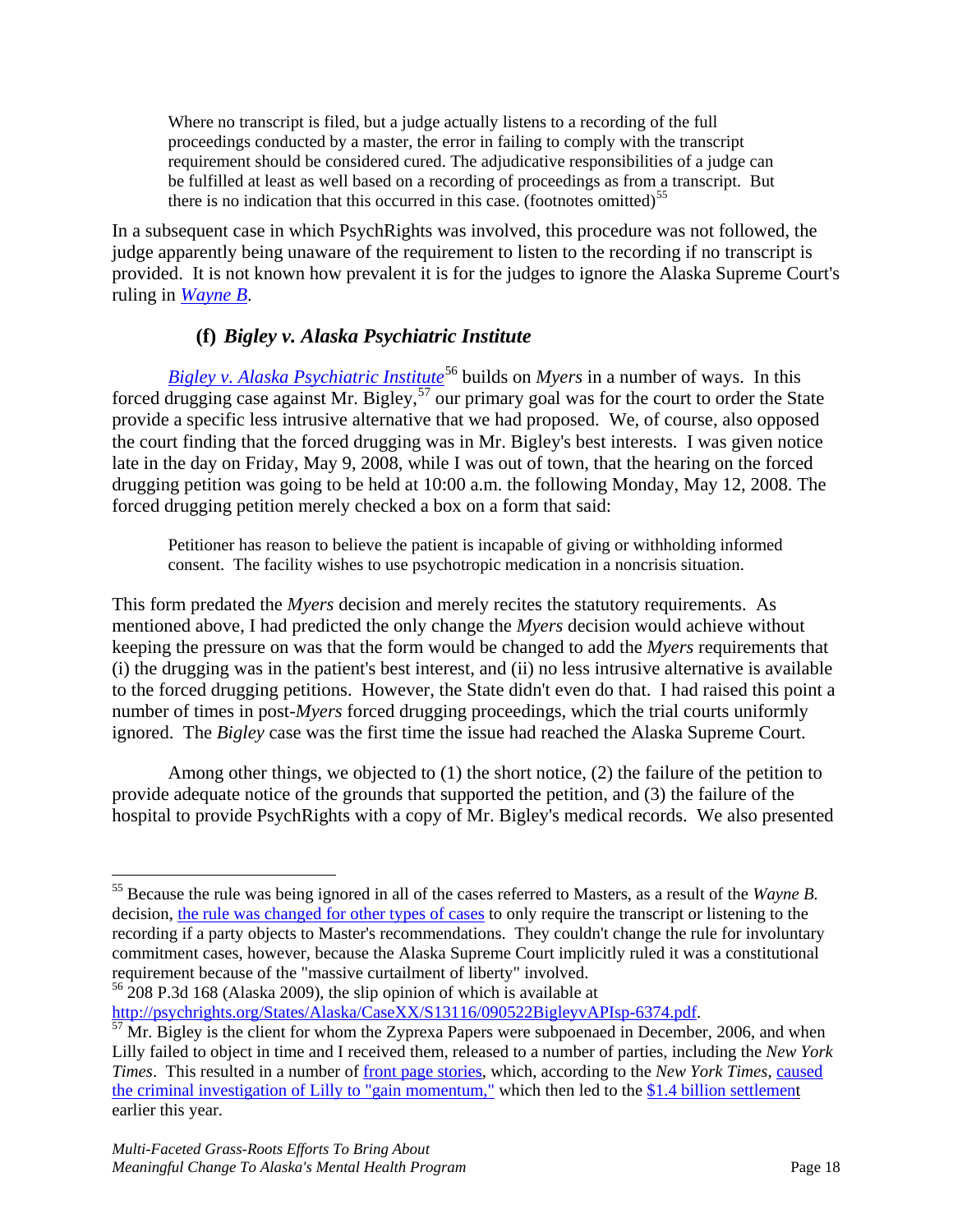as good a case as we could in the short timeframe against the forced drugging being in Mr. Bigley's best interests and in support of the less intrusive alternative.

As mentioned above, *Myers'* holding that the State cannot drug someone against their will if there is a less intrusive alternative available did not define what "available" means. In *Bigley*, we argued that of course it doesn't mean the State can just choose not to fund the alternative, therefore making it unavailable. We also argued that by invoking its awesome power to lock someone up after they were found to be mentally ill, the State was required to provide such a less intrusive alternative.

In the 2009 *Bigley* [Decision,](http://psychrights.org/States/Alaska/CaseXX/S13116/090522BigleyvAPIsp-6374.pdf) the Alaska Supreme Court agreed the State could not just make a less intrusive alternative unavailable by failing to fund it, holding that if such a less intrusive alternative is "feasible," the State's choices are to either provide it or let the person go. This may end up being more than half a loaf because in order for the State to be allowed to even bring a forced drugging petition against someone, they must first have been found to be so dangerous to themselves or others as to justify their being locked up. To then turn around and discharge someone instead of providing a less intrusive alternative is inconsistent with that, to be charitable.

With respect to what the petition must include, the Alaska Supreme Court held that as a matter of constitutional Due Process,

[The petition] must provide a plain, concise, and definite written statement of the facts underlying the petition, including the nature of and reasons for the proposed treatment, in order that the respondent may prepare, if he or she desires, to challenge the petition under the *[Myers](http://www.westlaw.com/Find/Default.wl?rs=dfa1.0&vr=2.0&FindType=Y&SerialNum=2009471386)* factors. This should include information about the patient's symptoms and diagnosis; the medication to be used; the method of administration; the likely dosage; possible side effects, risks and expected benefits; and the risks and benefits of alternative treatments and nontreatment.

This is very important. Unfortunately, it is expected the hospital won't comply, and the judges will initially ignore this requirement because the public defenders assigned to these cases will not be aggressively asserting the requirement. However, over time, especially to the extent PsychRights is able to mount challenges, it can have a significant impact. For one thing, it really makes it far easier to cross-examine the hospital psychiatrist because one can show that they are not being truthful about these *Myers* Factors.

The Court also held as a matter of constitutional Due Process that the hospital has to provide the medical records prior to the hearing.

The Court found the short notice did not deny Mr. Bigley Due Process because we were able "to mount a vigorous challenge to the petition." However, the Court went on to say:

Nevertheless, it is possible that his presentation of his case under the *Myers* best interests factors could have been compromised. Accordingly, we decline to render an opinion here about whether API met its burden of showing by clear and convincing evidence that the proposed treatment was in Bigley's best interests.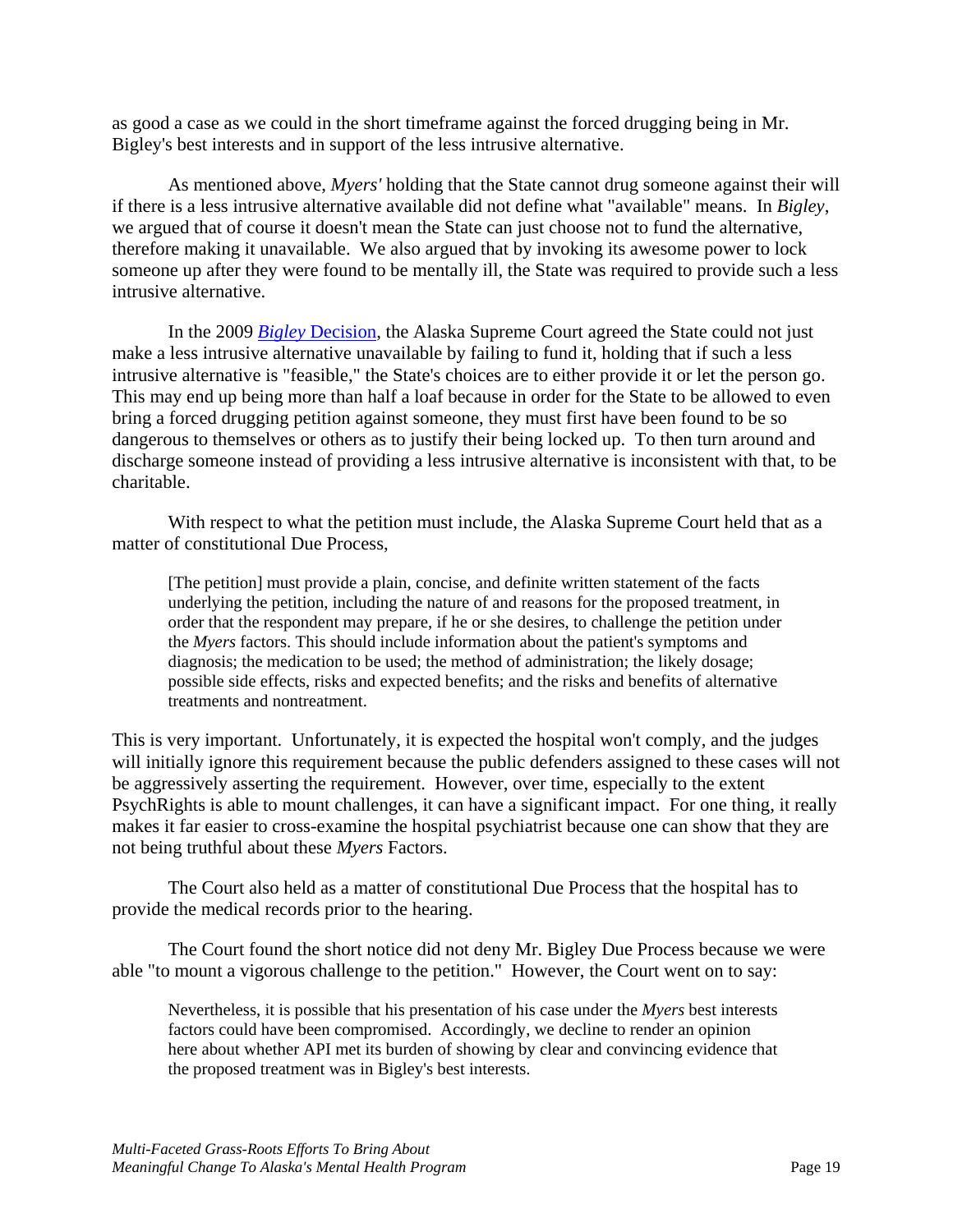All of the documents from this case, including trial transcripts, are available at [http://psychrights.org/States/Alaska/CaseSeven.htm#S-13116.](http://psychrights.org/States/Alaska/CaseSeven.htm#S-13116)

# **(g)** *PsychRights v. Alaska* **— Psychiatric Drugging of Children & Youth by State of Alaska**

The State takes custody of a large number of children, and has shipped between 400 and 500 at a time to out-of-state facilities.<sup>58</sup> One can assume well over half of children and youth in state custody, virtually all in residential treatment centers, both inside and outside of Alaska, are being psychiatrically drugged. North Star in Anchorage is notorious for heavily drugging children and youth and engaging in polypharmacy. Polypharmacy is rampant with children and youth as well as adults, and most of the drugs have never even been approved for pediatric use. We know these drugs create structural changes in the brain,  $59$  but no one has any idea what these drugs are doing to the developing brains of our children and youth. Whenever children and youth are given drugs, they are being Force Drugged because they have no choice. It is especially egregious that those responsible for the well-being of children and youth are blaming the children and youth and subjecting them to the horrors of psychiatric drugging.

PsychRights tried to get the State to correct this situation from 2004, until September, 2008,<sup>[60](#page-20-2)</sup> and upon failing that filed *Law Project for Psychiatric Rights v. State of Alaska*, Case No. 3AN 08-10115 CI, seeking declaratory and injunctive relief that Alaskan children and youth have the right not to be administered psychotropic drugs unless and until:

- (i) evidence-based psychosocial interventions have been exhausted,
- (ii) rationally anticipated benefits of psychotropic drug treatment outweigh the risks,
- (iii) the person or entity authorizing administration of the drug(s) is fully informed, and
- (iv) close monitoring of, and appropriate means of responding to, treatment emergent effects are in place,

and that all children and youth currently receiving such drugs be evaluated and brought into compliance with the above.

<span id="page-20-0"></span><sup>&</sup>lt;sup>58</sup> See [http://www.mhtrust.org/documents/BringtheKidsHome.pdf.](http://www.mhtrust.org/documents/BringtheKidsHome.pdf) The Trust has instituted a "Bring the Kids Home" initiative, but if that just means locking them up and drugging them in Alaska, rather than somewhere else, it is not a real solution.

<span id="page-20-1"></span><sup>&</sup>lt;sup>59</sup> In fact most of the neuroimaging used by proponents of the drugs for the proposition that people with mental illness have brain differences, really show the effects of the drugs. See, e.g., "Broken Brains or Flawed Studies? A Critical Review of ADHD Neuroimaging Research," by Jonathon Leo and David Cohen, *The Journal of Mind and Behavior*, Winter 2003, Volume 24, Number 1, pp. 29-56, which can be

<span id="page-20-2"></span><sup>&</sup>lt;sup>60</sup> See [http://psychrights.org/States/Alaska/PsychRightsvAlaska.htm#Attempts.](http://psychrights.org/States/Alaska/PsychRightsvAlaska.htm#Attempts)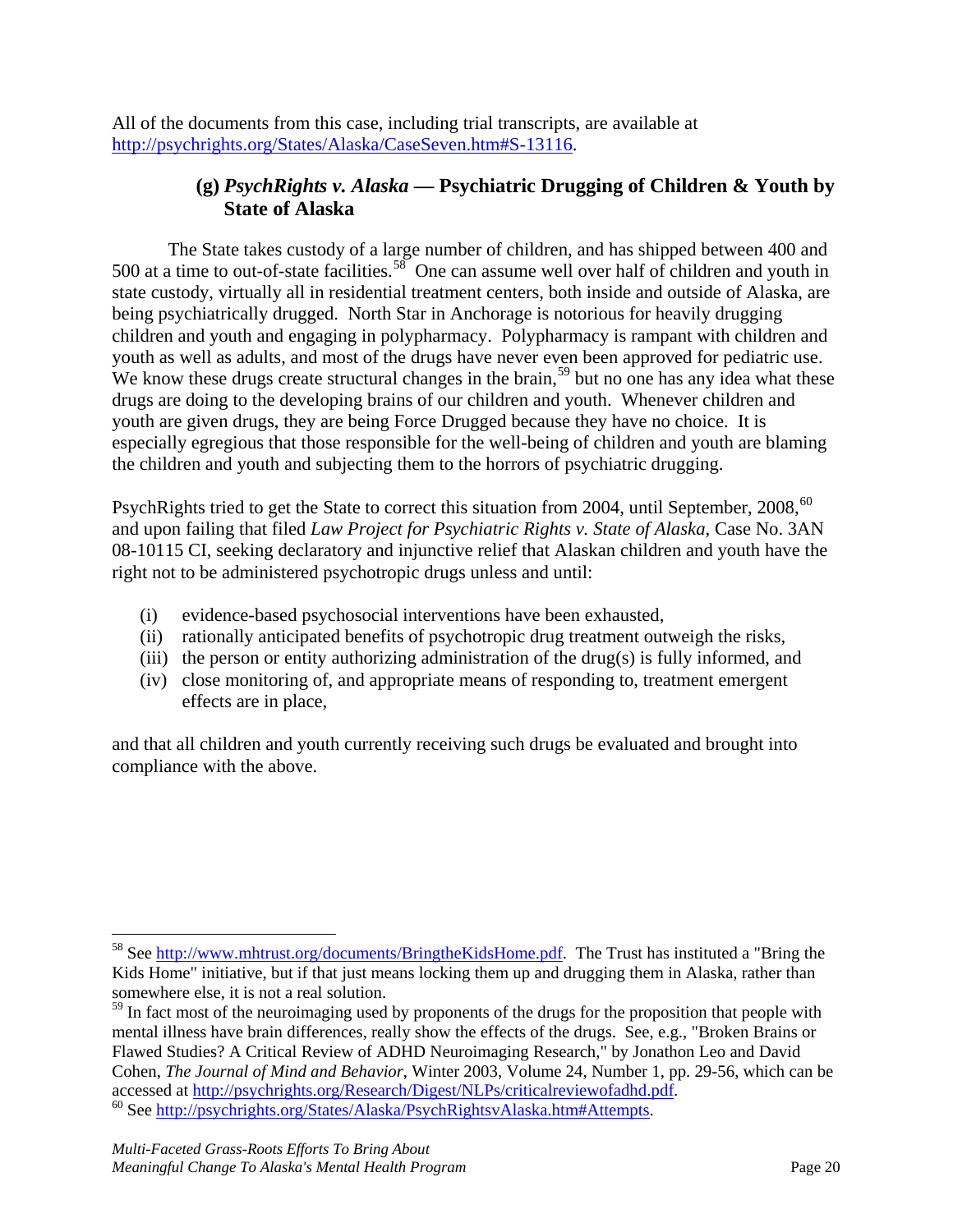On May 27, 2009, the [trial court decided PsychRights lacked standing,](http://psychrights.org/States/Alaska/PsychRightsvAlaska/090527Transcript%28StandingDecision%29.pdf) <sup>[61](#page-21-1)</sup> which means not having the right to bring the suit. We **appealed**<sup> $62$ </sup> and oral argument was held in mid-March, 2010. We appealed, but the Alaska Supreme Court [upheld t](http://psychrights.org/States/Alaska/PsychRightsvAlaska/101001PsychRightsvAlaskaAffirmance.pdf)he dismissal.

# <span id="page-21-0"></span>**(5)** *PsychRights' Medicaid Fraud Initiative Against Psychiatric Drugging of Children & Youth.*

The massive psychiatric drugging of America's children, particularly poor, disadvantaged children and youth through Medicaid and in foster care, is an unfolding public health catastrophe of massive proportions. This catastrophe is being caused by the fraudulent promotion of these harmful practices by pharmaceutical companies, sacrificing children and youth's health, futures, and lives on the altar of corporate profits. In 2009, Eli Lilly agreed to pay \$1.4 billion in criminal and civil penalties for illegal off-label promotion of Zyprexa; Pfizer agreed to pay \$2.3 billion for the illegal off-label promotion of a number of drugs, including Geodon for use on children and youth; and AstraZeneca agreed to pay \$520 million for the illegal off-label promotion of Seroquel for use on children and youth. As large as these fines are, however, they are merely a cost of doing business to these pharmaceutical Goliaths and, in fact, cap their liability for these crimes. Most importantly, these settlements have not stopped the practice of child psychiatrists and other prescribers giving these drugs to children and youth, and Medicaid continuing to pay such fraudulent claims.

[PsychRights' Medicaid Fraud Initiative Against Psychiatric Drugging of Children &](http://psychrights.org/Education/ModelQuiTam/ModelQuiTam.htm)  [Youth](http://psychrights.org/Education/ModelQuiTam/ModelQuiTam.htm)<sup>[63](#page-21-3)</sup> is designed to address this problem by having lawsuits brought against the doctors prescribing these harmful, ineffective drugs, their employers, and the pharmacies filling these prescriptions and submitting them to Medicaid for reimbursement. Congress prohibited Medicaid from reimbursing the costs of off-label prescriptions unless they are "supported" by at least one of three "compendia." It turns out that much, if not most, of psychiatric prescriptions to children and youth submitted to Medicaid do not qualify. PsychRights has developed a chart of ["medically accepted indications.](http://psychrights.org/Education/ModelQuiTam/PediatricPsychotropicMedicallyAcceptedIndications.pdf)"<sup>[64](#page-21-4)</sup> If the indication (diagnosis) is not shown in white on the chart, PsychRights' view is the submission for reimbursement to Medicaid is fraudulent.

Once one sues over specific offending prescriptions, all of such prescriptions can be brought in, which means that any psychiatrist on the losing end of such a lawsuit will almost certainly be bankrupted, because each offending prescription carries a penalty of between \$5,500 and \$11,000. Each prescriber may have a million dollars to lose, but the pharmacies' financial exposure can run into the hundreds of millions of dollars, and it is hoped this will attract attorneys to take these cases. The prospect of prescribers being bankrupted and pharmacies' exposed to massive financial liability is why it is expected that once this financial exposure becomes known, it will put the brakes on the practice.

61

<span id="page-21-4"></span><http://psychrights.org/Education/ModelQuiTam/PediatricPsychotropicMedicallyAcceptedIndications.pdf>

<span id="page-21-1"></span>[http://psychrights.org/States/Alaska/PsychRightsvAlaska/090527Transcript%28StandingDecision%29.pd](http://psychrights.org/States/Alaska/PsychRightsvAlaska/090527Transcript%28StandingDecision%29.pdf) [f](http://psychrights.org/States/Alaska/PsychRightsvAlaska/090527Transcript%28StandingDecision%29.pdf)

<span id="page-21-2"></span><sup>&</sup>lt;sup>62</sup> <http://psychrights.org/States/Alaska/PsychRightsvAlaska.htm#Supreme>

<span id="page-21-3"></span><sup>63</sup> <http://psychrights.org/Education/ModelQuiTam/ModelQuiTam.htm> 64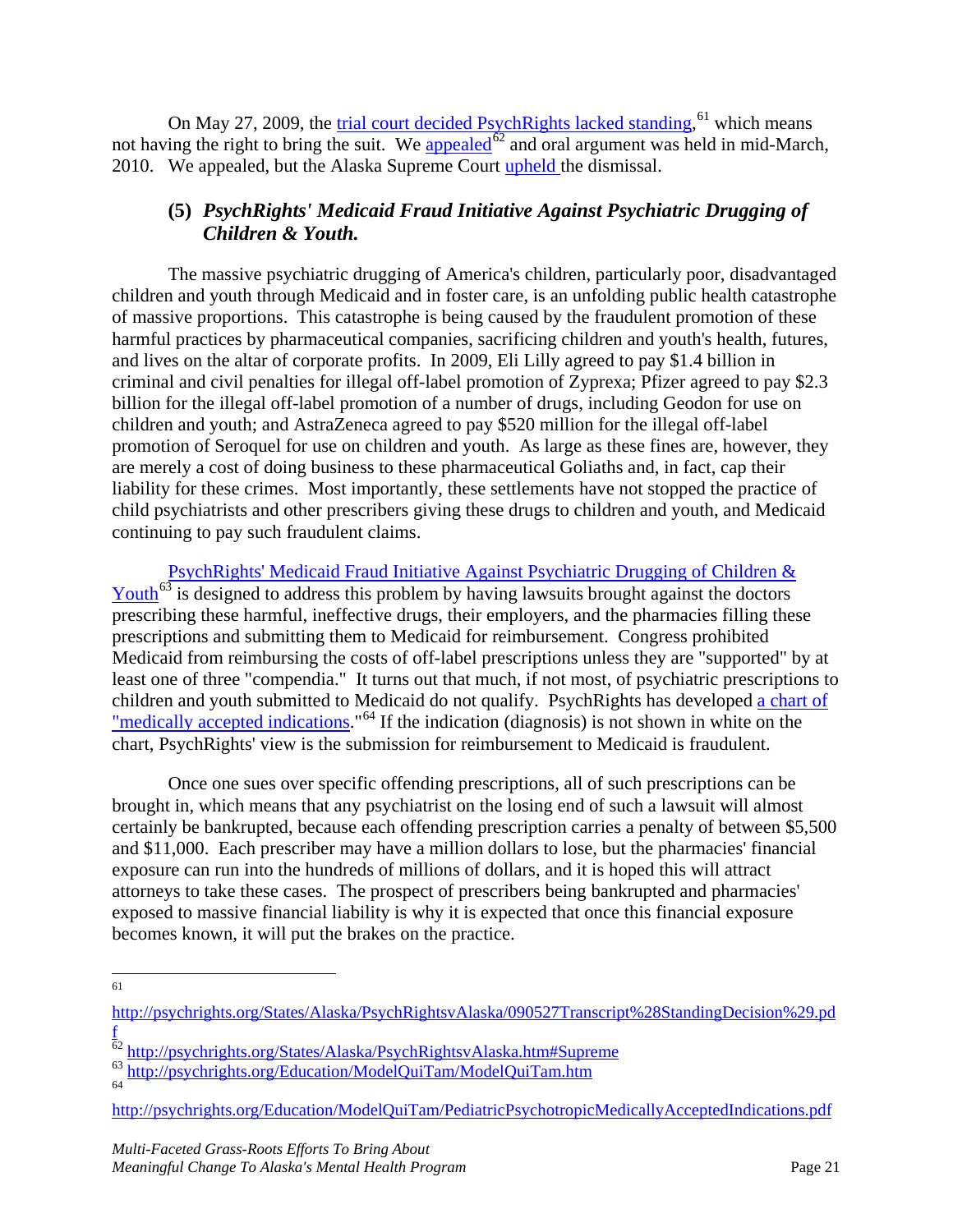PsychRights also developed a streamlined model *Qui Tam* [Complaint](http://psychrights.org/education/ModelQuiTam/PsychRightsModelQuiTamComplaint.pdf)<sup>[65](#page-22-1)</sup> for use around the country. The model *Qui Tam* [Complaint](http://psychrights.org/education/ModelQuiTam/PsychRightsModelQuiTamComplaint.pdf) is drafted for former foster youth to bring the lawsuits and receive the whistleblower's share of the recovery, but anyone with knowledge of specific offending prescriptions, such as parents and mental health workers, can bring these suits.

However, these cases are filed under seal (in secret) for at least 60 days to allow the government an opportunity to investigate and decide whether to intervene and take over the case or not. The average time under seal is 13 months. This secrecy procedure will delay public knowledge of prescribers' and pharmacies' financial exposure. However, two such cases in Alaska, recently consolidated, have been unsealed.

## <span id="page-22-0"></span>**(6)** *United States ex rel Law Project for Psychiatric Rights v. Matsutani, et al., and United States ex rel Griffin v. Martino, et al.*

On January 25, 2010, PsychRights' first False Claims Act case, *[United States ex rel Law](http://psychrights.org/States/Alaska/Matsutani/Matsutani.htm)  [Project for Psychiatric Rights v. Matsutani, et al.,](http://psychrights.org/States/Alaska/Matsutani/Matsutani.htm) [66](#page-22-2)* against the following defendants was unsealed

| Osamu H. Matsutani, M.D.                                                                        | Claudia Phillips, M.D.        | Irvin Rothrock, M.D.                                                                           |
|-------------------------------------------------------------------------------------------------|-------------------------------|------------------------------------------------------------------------------------------------|
| William Hogan, Commissioner<br>of the Alaska Department of<br><b>Health and Social Services</b> | Southcentral Foundation       | Lucy Curtis, M.D.                                                                              |
| Tammy Sandoval, Director of the<br>Alaska Office of Children's<br>Services                      | Sheila Clark, M.D.            | <b>Alternatives Community Mental</b><br>Health Services D/B/A Denali<br><b>Family Services</b> |
| Steve McComb, Director of the<br>Alaska Division of Juvenile<br>Justice                         | Hugh Starks, M.D.             | <b>Anchorage Community Mental</b><br><b>Health Services</b>                                    |
| William Streur, Director of the<br>Alaska Division of Health Care<br>Services                   | Lina Judith Bautista, M.D.    | Fairbanks Psychiatric and<br>Neurologic Clinic, PC                                             |
| Juneau Youth Services, Inc.                                                                     | Heidi F. Lopez-Coonjohn, M.D. | Peninsula Community Health<br>Services of Alaska, Inc.                                         |
| Providence Health & Services                                                                    | Jan Kiele, M.D.               | <b>Bartlett Regional Hospital</b>                                                              |
| Elizabeth Baisi, M.D.                                                                           | Robert D. Schults, M.D.       | Thomson Reuters (Healthcare),<br>Inc.                                                          |
| Ruth Dukoff, M.D                                                                                | Mark H. Stauffer, M.D.        | Wal-Mart Stores, Inc.                                                                          |

<span id="page-22-1"></span> <sup>65</sup> <http://psychrights.org/Education/ModelQuiTam/PsychRightsModelQuiTamComplaint.pdf>

<span id="page-22-2"></span><sup>66</sup> <http://psychrights.org/States/Alaska/Matsutani/Matsutani.htm>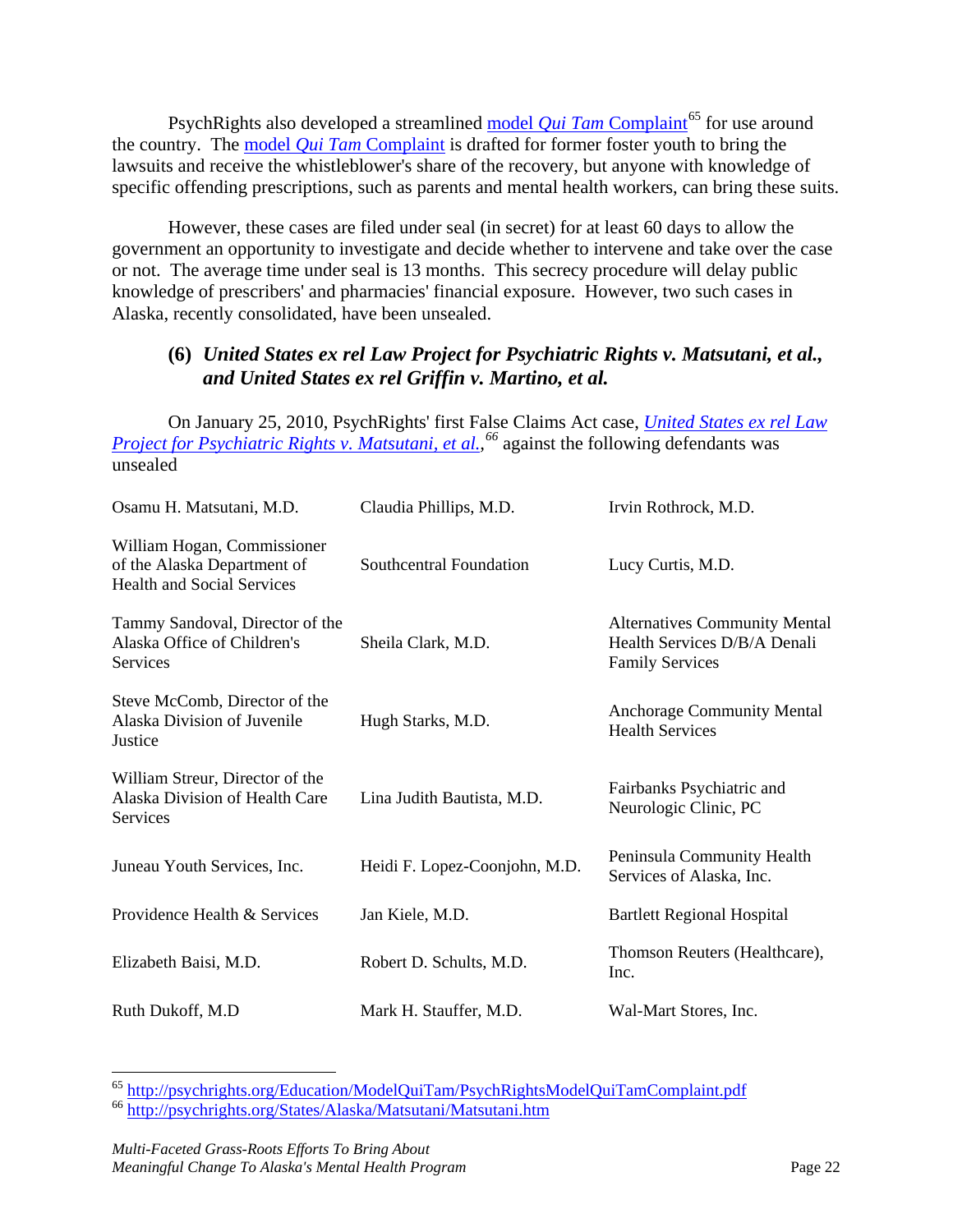North Star Hospital **Ronald A. Martino, M.D.** Safeway, Inc.

Kerry Ozer, M.D. **Fred Meyer Stores**, Inc.

*[United States ex rel Law Project for Psychiatric Rights v. Matsutani, et al.,](http://psychrights.org/states/Alaska/Matsutani/Matsutani.htm)* United States District [Court, District of Alaska, Case No. 3:09-cv-0080-TMB.](http://psychrights.org/states/Alaska/Matsutani/Matsutani.htm) On May 18, 2010, PsychRights' second case was unsealed, *[United States ex rel Griffin v. Martino, Family Centered Services &](http://psychrights.org/States/Alaska/GriffinvMartino.htm)*  [Safeway](http://psychrights.org/States/Alaska/GriffinvMartino.htm).<sup>[67](#page-23-1)</sup> These two cases were consolidated on July 12, 2010.

On September 24, 2010, this case was [dismissed](http://psychrights.org/States/Alaska/Matsutani/163-100924Order2DismissMatsutani.pdf) under what is known as the "Public Disclosure Bar" on the grounds government officials already know about the industry-wide fraud and are allowing it to continue.

[T]he Government already "has pursued False Claims Act cases and achieved extremely large recoveries against drug companies for causing the presentment of claims to Medicaid for prescriptions of psychotropic drugs that are not for medically accepted indications, including Geodon and Seroquel for use in children and youth." Thus, . . . the Government already knows about the conduct . . . .

Page 21 of [Order Granting Defendant's Motion to Dismiss Under Rule 12\(b\)\(1\)](http://psychrights.org/States/Alaska/Matsutani/163-100924Order2DismissMatsutani.pdf)

PsychRights believes the judge misinterpreted the law and [appealed.](http://psychrights.org/States/Alaska/Matsutani/Matsutani.htm#PubDiscBarAppeal) One of the reasons Congress passed the False Claims Act allowing private parties to sue on behalf of the government to recover for fraud was to address the problem of federal officials refusing to stop fraud against the government. However, on October, 25, 2011, the 9th Circuit [affirmed](http://psychrights.org/States/Alaska/Matsutani/9thCir10-35887/66-1-111025Affirmance.pdf) the dismissal in an unpublished decision that is not supposed to be cited as precedent. PsychRights filed a [Petitition for Panel Rehearing and Rehearing](http://psychrights.org/States/Alaska/Matsutani/9thCir10-35887/67-111107Petition4Rehearing.pdf) *En Banc*, which was [denied](http://psychrights.org/States/Alaska/Matsutani/9thCir10-35887/68-111202RehearingDenial.pdf) on December 2, 2011. The 9th Circuit decision was basically, "If the government doesn't care about the fraud, why should we?"

Since the 9th Circuit decision is explicitly not precedent, PsychRights may very well pursue another such case.

# <span id="page-23-0"></span>**(7)** *Prospective Litigation*

# **(a) Elder Drugging Abuses**

It has become increasingly common around the country for the elderly to be so medicated they can't get out of bed. It is likely that this occurs in Alaska also and an appropriate case may present itself when resources are available. The rules regarding what prescriptions for what indications constitute Medicare Fraud may be different from those for Medicaid Fraud, but a quick review suggests that much of the psychiatric drugging of the elderly submitted to Medicare is also fraud.

<span id="page-23-1"></span> <sup>67</sup> <http://psychrights.org/States/Alaska/GriffinvMartino.htm>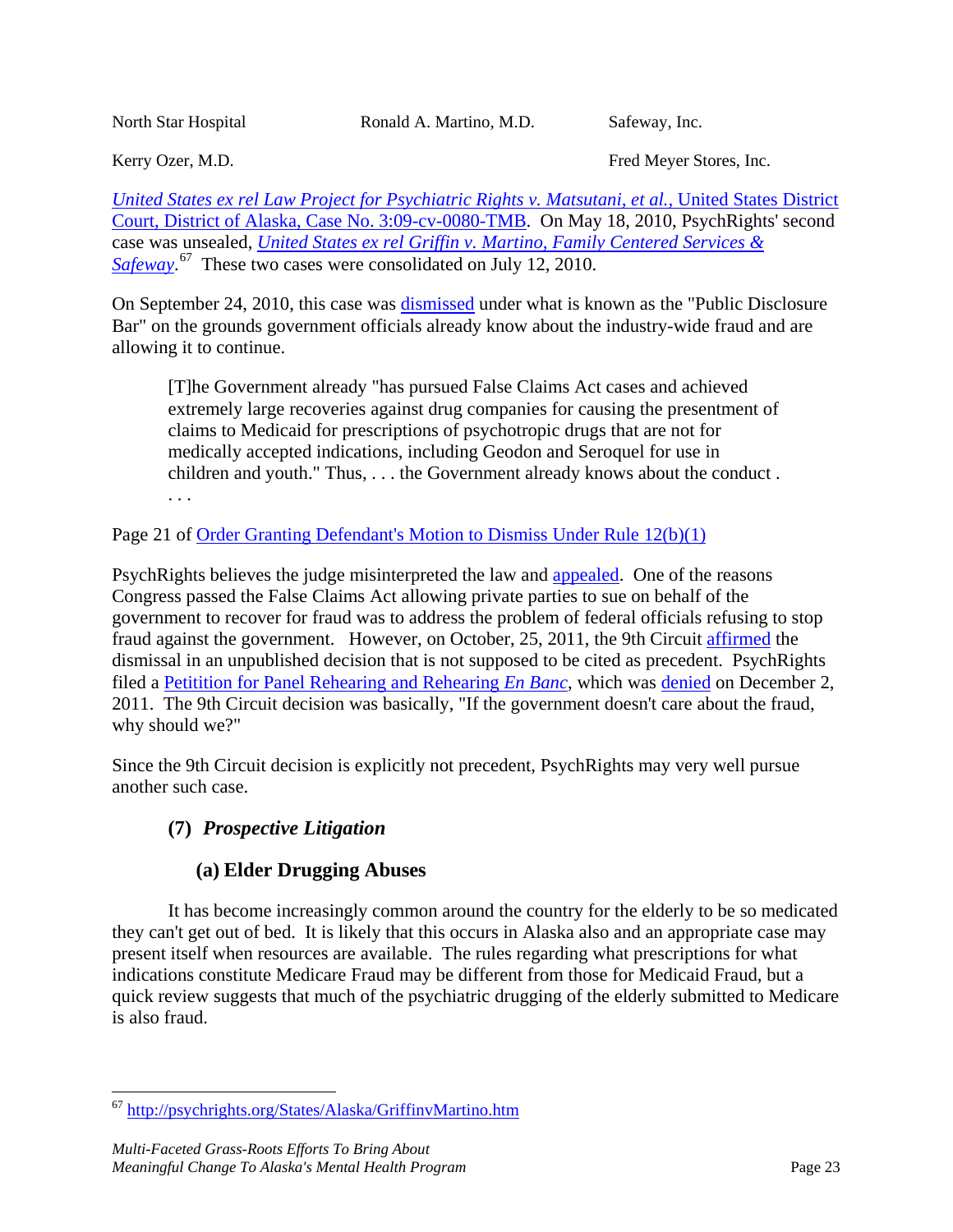#### **(b)Informed Consent**

A choice to take psychiatric drugs is truly voluntary only if people are told the truth about the drugs. This is called informed consent. The truth, however, is uniformly not told, which constitutes a lack of informed consent. Alaska has a relatively explicit statute on informed consent in an inpatient setting.<sup>68</sup> We have had a complaint against API drafted for six years now waiting for a suitable plaintiff and the resources to pursue it.<sup>[69](#page-24-2)</sup>

#### **(c) 42 USC 1983 Civil Rights Action(s)**

Under the federal law, 42 USC §1983, it is illegal for anyone "acting under color of law" to deprive someone of their rights under the United States Constitution.<sup>[70](#page-24-3)</sup> This law grants the right to injunctions and damages. In other words, API and its psychiatrists are liable for the way they violate the rights of their patients and an injunction against such violations should be available. To the extent these illegal behaviors are not corrected through the other efforts outlined here, we will seriously consider resort to "Section 1983" in federal court to seek redress. Challenging forced drugging in Alaska's prisons, for example, might be brought as such a civil rights case.

#### **(d)Ethics Complaints**

It seems apparent that the Public Defenders Office is violating its ethical obligation to vigorously assert its clients' rights. If other means to obtain effective representation are not successful, it is possible an ethics complaint(s) will be filed.

## **(8)** *Strategy/Attorney Recruitment*

<span id="page-24-0"></span>The cases described above are designed to set precedent and consequently be system changing in that way. In addition to this, however, just having one serious representation of an API inmate<sup>[71](#page-24-4)</sup> per week or even per month would substantially increase demands on state resources to involuntarily commit and Force Drug its inmates. In other words, make Forced "Treatment" not necessarily the path of least resistance. Serious representations involve depositions of the psychiatrist(s) and other treating personnel as well as potentially other witnesses, filing motions, etc. I make it a practice to elect the hearing be held in a real courtroom under AS 47.30.735(b)<sup>[72](#page-24-5)</sup> and, in my view, a jury trial should be demanded under AS  $47.30.745(c)^{73}$  $47.30.745(c)^{73}$  $47.30.745(c)^{73}$  for every 90-day commitment petition. The trials should last at least hours, if not days, rather than the approximately 15 to 30 minutes they do now. Objections should be made to

<span id="page-24-1"></span><sup>68</sup> See AS 47.30.837, which can be accessed at http://touchngo.com/lglcntr/akstats/Statutes/Title47/Chapter30/Section837.htm.

<span id="page-24-3"></span><span id="page-24-2"></span> $\frac{69}{69}$  See [http://psychrights.org/States/Alaska/CaseTwo/draftInformedConsentComplaint.htm.](http://psychrights.org/States/Alaska/CaseTwo/draftInformedConsentComplaint.htm)<br><sup>70</sup> This is a simplification and more information about "Section 1983" rights can be found at http://psychrights.org/Researc

<span id="page-24-4"></span> $\frac{1}{71}$  The American Heritage Dictionary, Fourth Edition, defines "inmate" as "A resident of a dwelling that houses a number of occupants, especially a person confined to an institution, such as a prison or hospital."

<span id="page-24-5"></span><sup>&</sup>lt;sup>72</sup> See [http://www.touchngo.com/lglcntr/akstats/Statutes/Title47/Chapter30/Section735.htm.](http://www.touchngo.com/lglcntr/akstats/Statutes/Title47/Chapter30/Section735.htm)<br><sup>73</sup> See [http://www.touchngo.com/lglcntr/akstats/Statutes/Title47/Chapter30/Section745.htm.](http://www.touchngo.com/lglcntr/akstats/Statutes/Title47/Chapter30/Section745.htm)

<span id="page-24-6"></span>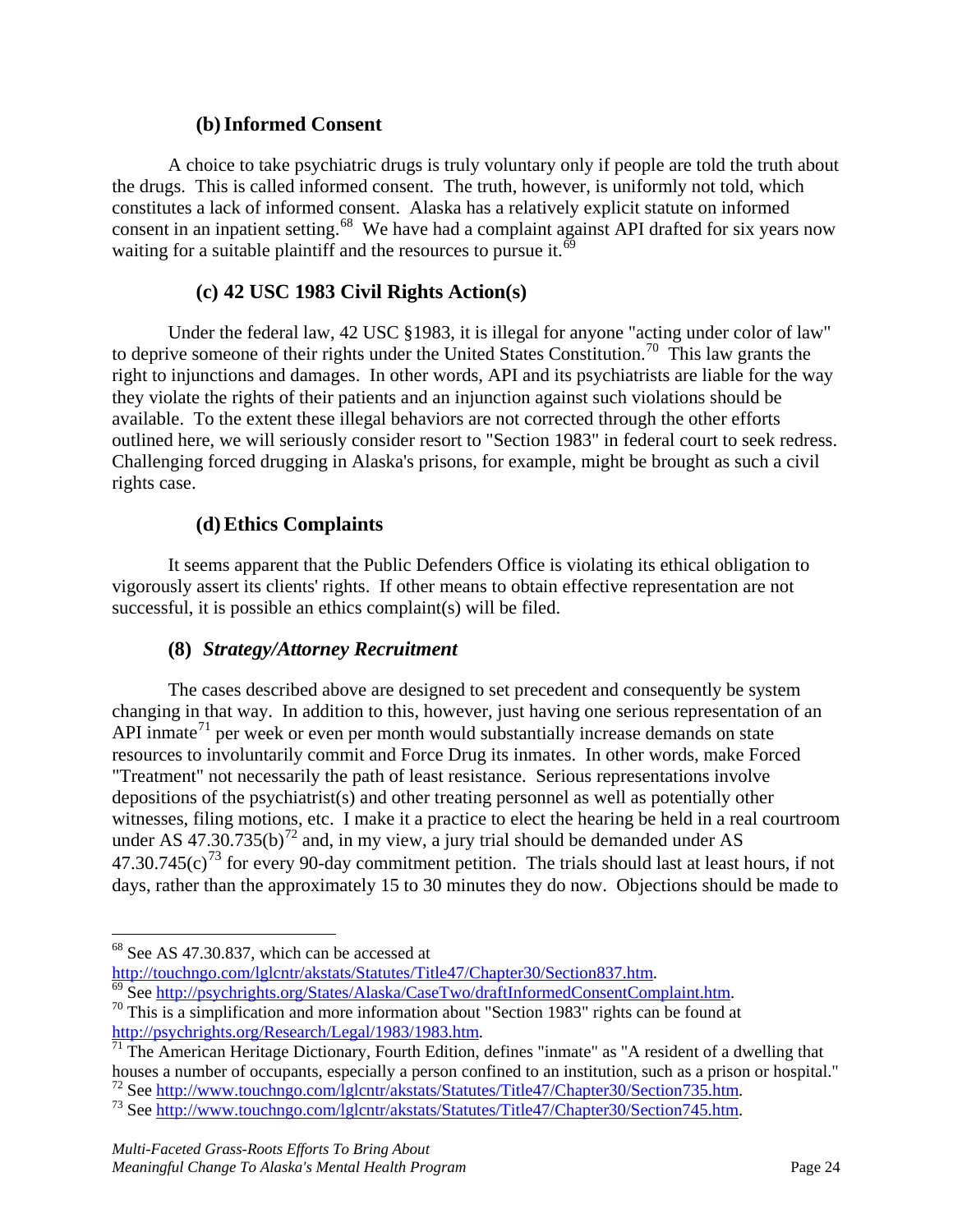unfavorable Probate Master recommendations.<sup>[74](#page-25-0)</sup> Requests for emergency stays against Forced Drugging should be made.<sup>75</sup> Appeals should be taken when appropriate.<sup>76</sup> In 2004, I met with the Public Defender and the Assistant Public Defenders who normally handle these cases.<sup>[77](#page-25-3)</sup> I gave them copies of *Mad in America* and informed them what I thought it took to adequately represent psychiatric defendants. It does not appear anything changed and when the opportunity arose, PsychRights took the *Wetherhorn* appeal to try and obtain more than sham representation. That didn't work out, but there are other avenues to pursue effective representation that can be undertaken when resources permit. If even a relatively small number of cases were vigorously defended, it could go a long way toward changing the "path of least resistance" to support choice.

There is, of course, a limit to what I can do by myself, but it is hoped that the *Matsutani*  case will provide sufficient funds to hire another attorney.

#### **(a) Alaska** *Pro Bono* **Program**

The Alaska Bar Association has a program to recruit *pro bono* attorneys to represent indigent people or people who otherwise can not afford legal representation. We have established contact with the Alaska *Pro Bono* Program, but time constraints have limited my ability to follow up.

## **(b) Private Bar**

In my view, psychiatrists and organizations that are harming people through their prescribing practices, including not telling the truth about the drugs, should be held accountable for such harm. The Internal Revenue Service does not consider suing for money to be a "charitable activity" appropriate for PsychRights and has indicated if I took such cases in my own law practice they would consider that I was using PsychRights' tax-exempt status to further my own financial interests. In essence, I am prohibited from representing people in such cases. However, I can encourage and even assist other members of the private bar to do so. Medicaid Fraud cases are also potentially very financially attractive to the private bar.

<span id="page-25-0"></span> <sup>74</sup> Under Alaska Statutes, the State must go to the Superior Court for involuntary commitment and Forced Drugging Orders. However, under the Alaska Court Rules, they can be assigned to a "Master" to conduct the hearings. (See Alaska Probate Rule  $2 \& 2(b)(2)(C)$ , which can be accessed at

[http://www.state.ak.us/courts/prob.htm#2.](http://www.state.ak.us/courts/prob.htm#2)) The Master, however, has limited authority, which is primarily to make recommendations that have to be approved (or not) by a Superior Court judge. The recommendations can be objected to (See Probate Rule  $(2)(e)\&(f)$ ). It appears these recommendations are virtually never, if ever, objected to by the Public Defenders.

<span id="page-25-1"></span> $75$  Under Alaska Probate Rule 2(b)(3)(D), a Master's Forced Drugging order is effective prior to approval by the Superior Court, but under Alaska Probate Rule 2(f)(2) a stay may be requested. I question whether it is proper to make a Forced Drugging recommendation effective without a proper Superior Court order and this is a possible subject of appeal.

<span id="page-25-2"></span><sup>&</sup>lt;sup>76</sup> An example of the lack of representation provided by the Public Defenders office is they have never appealed any involuntary commitment or Forced Drugging order.

<span id="page-25-3"></span>A copy of the discussion points for this meeting is available at [http://psychrights.org/states/Alaska/CaseFour/PDONotes.pdf.](http://psychrights.org/states/Alaska/CaseFour/PDONotes.pdf)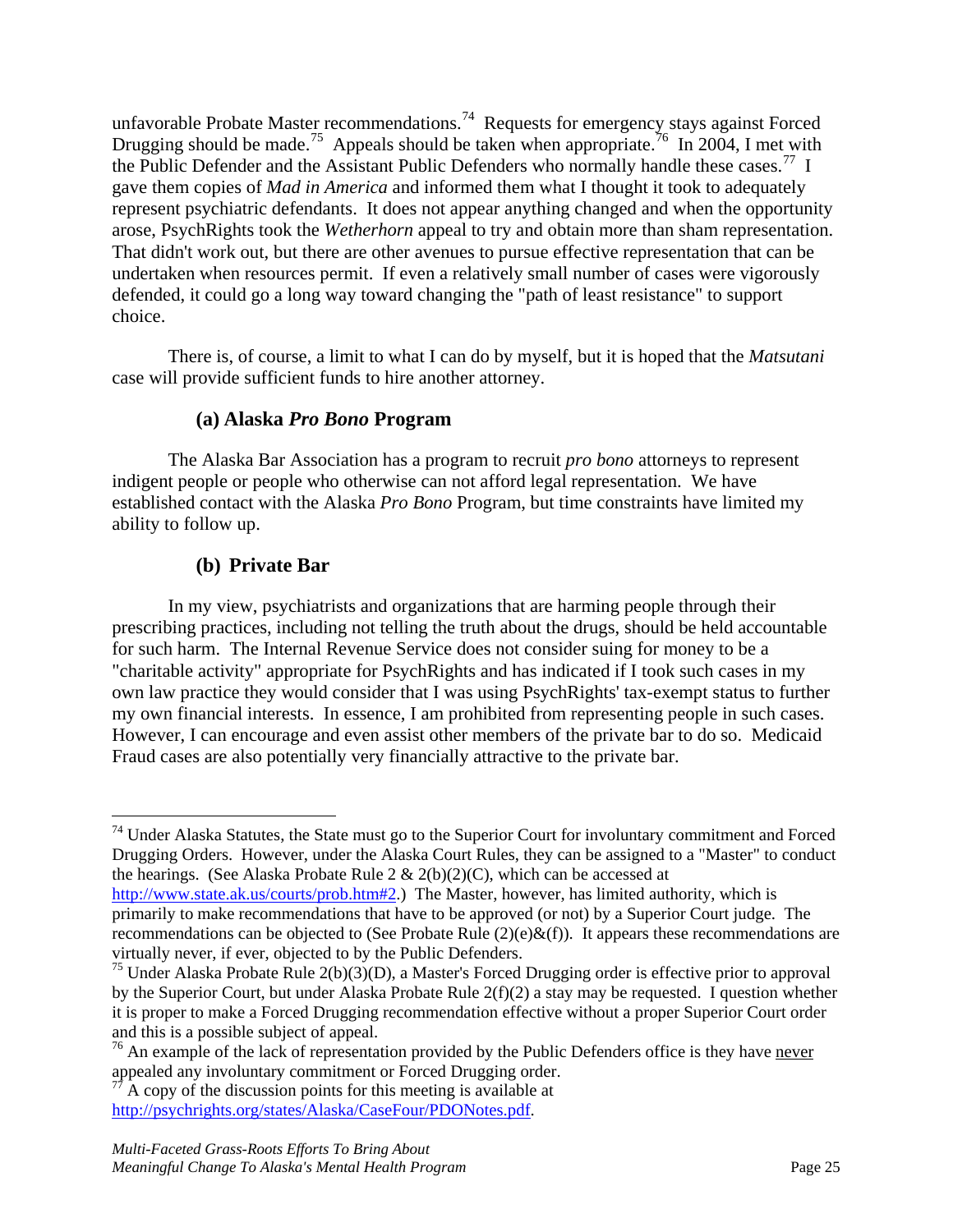#### **(9)** *Educational Programs*

<span id="page-26-0"></span>Part of PsychRights' program is to provide information and education to attorneys, mental health system personnel, and the public.

#### **(a) Speaking Engagements**

My policy is to accept as many speaking invitations as I can. Consistent with that, I have given many presentations in Anchorage, including those to the annual consumer conferences and various college classes.

#### **(b)Website**

PsychRights' website has a lot of substantive information of interest to the psychiatric rights community, including posting full articles and studies for use by attorneys and other interested people. The Scientific Research by Topic<sup>[78](#page-26-2)</sup> and Articles<sup>[79](#page-26-3)</sup> web pages are replete with important information from authoritative sources. There are many other informative sections of the website, which is hopefully organized in a user-friendly manner, including a section with relevant information unique to many individual states. $80$ 

# **(c) Law Review Article**

In June of 2008, the *Alaska Law Review* published J. Gottstein, ["Involuntary](http://psychrights.org/Research/Legal/25AkLRev51Gottstein2008.pdf)  [Commitment and Forced Psychiatric Drugging in the Trial Courts: Rights Violations as a Matter](http://psychrights.org/Research/Legal/25AkLRev51Gottstein2008.pdf)  [of Course,](http://psychrights.org/Research/Legal/25AkLRev51Gottstein2008.pdf)" 25 *Alaska L. Rev.* 51 (2008), which lays out a number of ways in which Alaska's current involuntary commitment and forced drugging regime operates illegally.[81](#page-26-5) The *Alaska Law Review* was considered a desirable place to publish this article because it goes to every lawyer and judge in the state.

## **(d) Mental Health Disability Law Conference**

In September of 2003, with support from the Trust Authority, PsychRights brought up Robert Whitaker, author of *Mad in America*, and Professor Michael Perlin, for a two-day seminar on Mental Health Disability Law.<sup>[82](#page-26-6)</sup> This seminar was well attended with a mix of mental health providers, mental health lawyers, judges, and psychiatric survivors participating.

# <span id="page-26-1"></span>**VII. FINAL THOUGHTS, ACKNOWLEDGMENTS, AND PERSONAL NOTES**

This Report seems far too much "me, me, me," "I did this" and "I did that" and I fear it doesn't adequately credit all of the other terrific people who have been tirelessly working on

<span id="page-26-2"></span> <sup>78</sup> <http://psychrights.org/Research/Digest/Researchbytopic.htm>

<span id="page-26-3"></span><sup>79</sup> <http://psychrights.org/Articles/articles.htm>

<span id="page-26-4"></span><sup>80</sup> <http://psychrights.org/States/States.htm>

<span id="page-26-5"></span><sup>81</sup> Available on the Internet at [http://psychrights.org/Research/Legal/25AkLRev51Gottstein2008.pdf.](http://psychrights.org/Research/Legal/25AkLRev51Gottstein2008.pdf) 82 See [http://psychrights.org/Education/ak03CLE/Brochure.htm.](http://psychrights.org/Education/ak03CLE/Brochure.htm)

<span id="page-26-6"></span>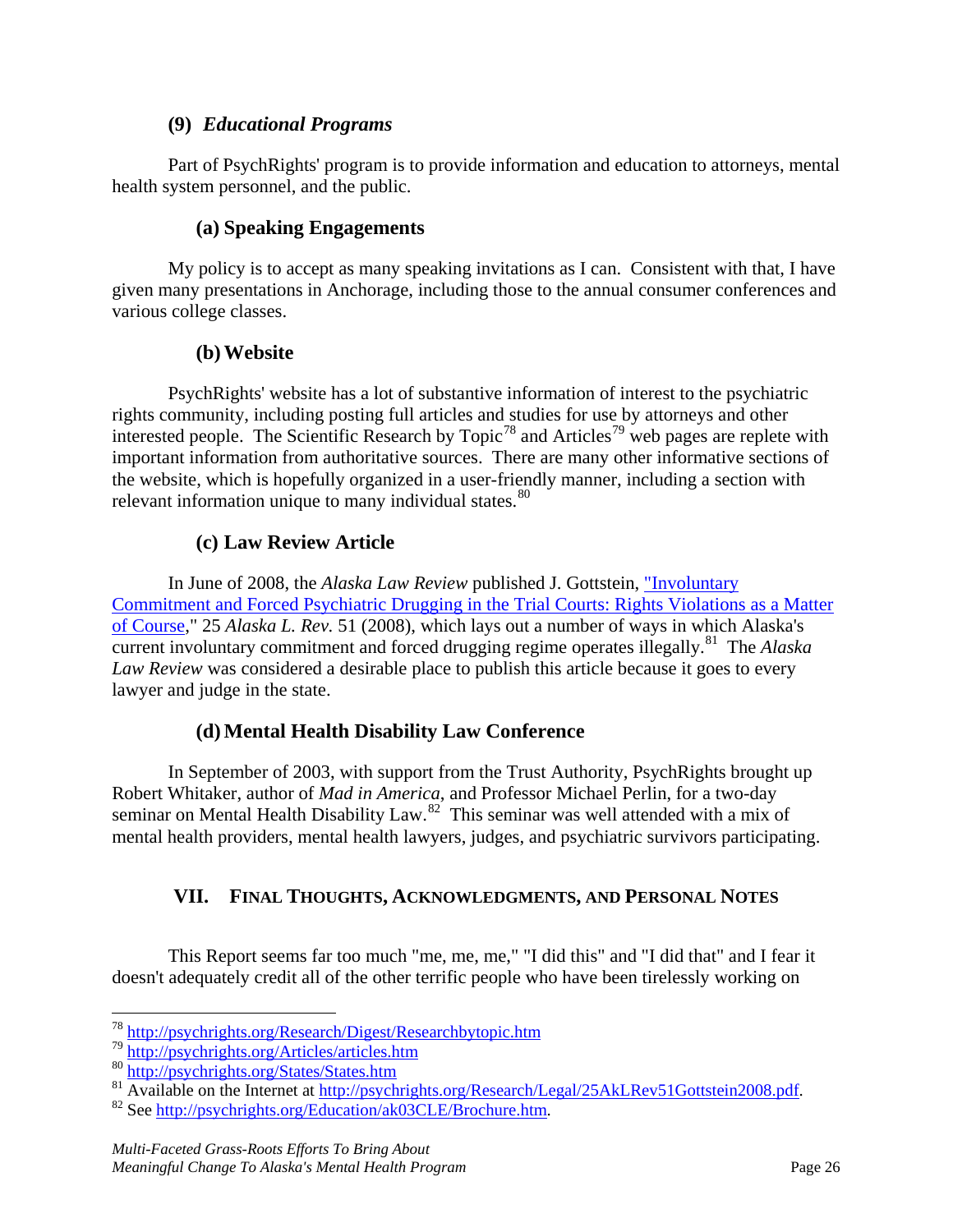these issues and projects, such as Lisa Smith, Michele Turner, Susan Musante, Dr. Aron Wolf, Andrea Schmook, Barry and Cathy Creighton, Eliza and Ted Eller, Faith Myers and Dorrance Collins, Alma Menn, Mel Henry, Don Roberts, Esther Hopkins (may she rest in peace), Jamie Dakis, and Roslyn Wetherhorn. I have no doubt failed to mention people that I should have.

I hope this Report conveys the urgency of addressing the situation. The scale of harm being done every day is enormous. The gross violations of rights contribute greatly to the problem, because it is the initial involuntary commitment and Forced Drugging that channel so many people into lifelong disability, largely caused by the debilitating drugs they are authoritatively but erroneously told they must take for the rest of their lives. The failure of the system to address the problem reminds me of the reaction of the Alaska State Legislature in the early 80s when we told them their "redesignation" (theft) of Mental Health Trust Lands was illegal. Their response was essentially "We don't care if it is illegal — sue us." We did with great success.<sup>83</sup> This situation is far more important.

Of course, litigation is not a goal, it is a means to achieve a goal. In this case the goal is to bring about true change to Alaska's mental health system to achieve the dramatically improved outcomes and lives for those diagnosed with mental illness. Instead of litigation, it is greatly preferable to work cooperatively towards achieving this goal. CHOICES and Soteria-Alaska are directly aimed at achieving this goal, with Peer Properties playing more of a supporting role. It is my fervent hope we can begin taking these enormously important actions sooner rather than later. The stakes are too high, the human toll too great, to fail to do so.

<span id="page-27-0"></span> <sup>83</sup> See [http://www.touchngo.com/lglcntr/spclint/mht.htm.](http://www.touchngo.com/lglcntr/spclint/mht.htm)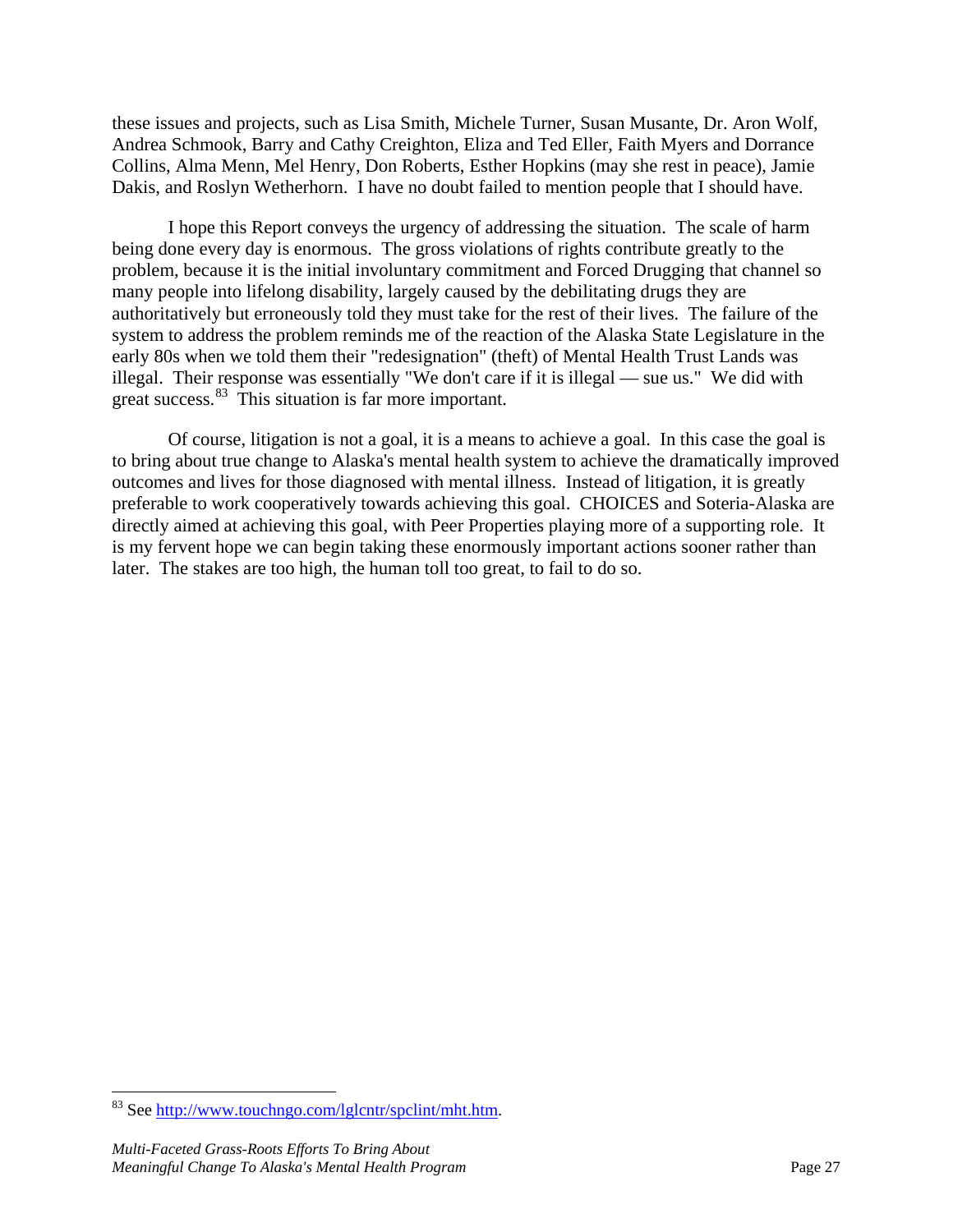# **VIII. GLOSSARY**

- <span id="page-28-0"></span>• "AHFC" stands for the Alaska Housing Finance Corporation.
- "Alaska Mental Health Board" is "the planning and coordinating agency for the purposes of federal and state laws relating to the mental health program of the state of Alaska. The purpose of the board is to assist the state in ensuring an integrated comprehensive mental health program." See AS 47.30.661, which can be accessed at [http://www.touchngo.com/lglcntr/akstats/Statutes/Title47/Chapter30/Section661.htm.](http://www.touchngo.com/lglcntr/akstats/Statutes/Title47/Chapter30/Section661.htm) The Alaska Mental Health Board is one of the four boards which provide funding recommendations to the Alaska Mental Health Trust Authority. See AS 47.30.666, which can be accessed at [http://www.touchngo.com/lglcntr/akstats/Statutes/Title47/Chapter30/Section666.htm.](http://www.touchngo.com/lglcntr/akstats/Statutes/Title47/Chapter30/Section666.htm)
- "Alaska Mental Health Trust Authority." See "Trust Authority" below.
- "API" stands for the Alaska Psychiatric Institute, which is the sole state psychiatric hospital.<sup>[84](#page-28-1)</sup>
- "Beneficiaries" means the beneficiaries of the Mental Health Lands Trust, which include (1) the mentally ill, (2) the mentally defective and retarded, (3) chronic alcoholics suffering from psychoses, and (4) senile people who as a result of their senility suffer major mental illness.<sup>[85](#page-28-2)</sup>
- "Budget Summit Report" is the report by the Budget Committee of the Alaska Mental Health Board, adopted by the full board in August of 2003. See [http://akmhcweb.org/Docs/AMHB/2003BudgetSummitReport.pdf.](http://akmhcweb.org/Docs/AMHB/2003BudgetSummitReport.pdf)
- "Consumer" means someone who is or has received mental health services, normally after being diagnosed with a serious mental illness.
- "Consumers Consortium" was the statewide group consisting of all Consumer-run programs in the state that has evolved into the Alaska Peer Support Consortium.
- "Corpus" as employed herein is the principal amount of the Trust's endowment, as contrasted to the earnings or income. The corpus is not to be spent.
- "C/S/X" stands for **C**onsumers of mental health services, **S**urvivors of Psychiatry and e**X**psychiatric patients and refers to people who have received mental health treatment. There has never been a consensus on what term should be used. Other terms that have been used

<span id="page-28-1"></span><sup>&</sup>lt;sup>84</sup> There are, however, some "designated beds" in other hospitals and psychiatric units at other hospitals in Anchorage, Fairbanks, and Juneau.

<span id="page-28-2"></span><sup>&</sup>lt;sup>85</sup> See AS 47.30.056(b)&(c), which can be accessed at [http://www.touchngo.com/lglcntr/akstats/Statutes/Title47/Chapter30/Section056.htm.](http://www.touchngo.com/lglcntr/akstats/Statutes/Title47/Chapter30/Section056.htm) See also [http://mhtrust.org/index.cfm?section=about\\_trust&page=Beneficiaries.](http://mhtrust.org/index.cfm?section=about_trust&page=Beneficiaries)